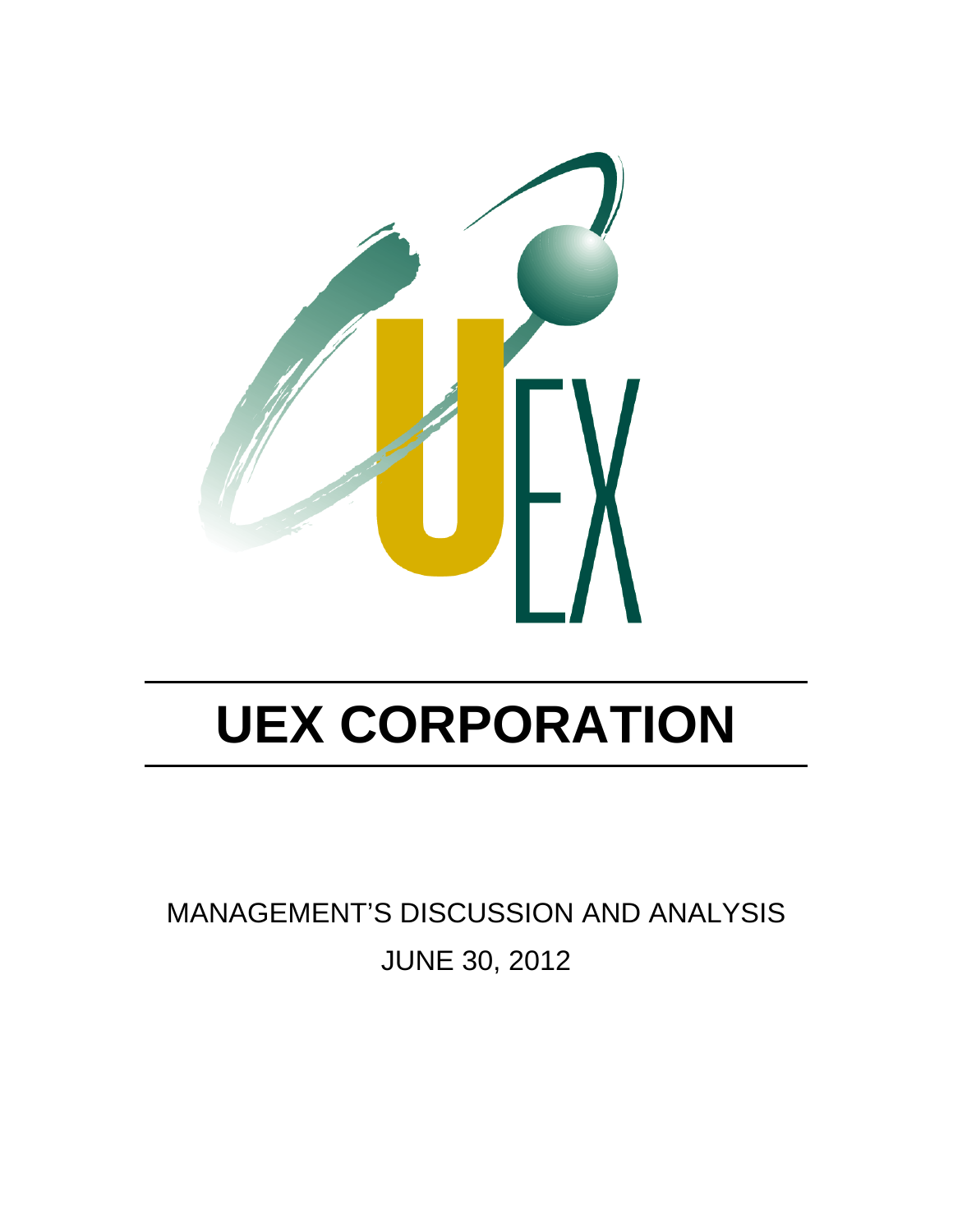

#### *Message to Shareholders*

*The second quarter of 2012 has seen deterioration in the equity markets throughout the world with commodity prices declining in many sectors. Although the uranium spot price remains near that posted at the end of the first quarter of 2012 and the long-term price has improved slightly during this quarter, the share prices of most uranium explorers and developers have declined with the general markets. UEX has not been immune to this share price decline.* 

*Of significance during this quarter has been the dearth of equity issues in the uranium sector. Companies that waited to replenish*  depleted treasuries are finding investors reluctant to commit funds at present. In March 2012, we concluded both a public financing *and a private placement which resulted in a significant increase in cash resources. Our largest shareholder, Cameco Corporation, elected to participate in both financings and thus retained their 22.58% equity interest in UEX. Given the downturn in the equity markets, we have decided to preserve cash resources by deferring our planned summer brownfields exploration program at Hidden*  Bay. We will reconsider making these expenditures at a later date, possibly as a winter 2013 program.

*A rebound of equities in the uranium sector will, in my opinion, be led by an increase in the underlying commodity price as occurred in 2007 and more recently in 2010. The correlation between the commodity price and equity price of uranium explorers and developers is well-known. Supply and demand differentials will be the most influential factor affecting the uranium price. Key factors that will affect the supply shortfall include the ending of the Russian HEU (Megatons to Megawatts) agreement in just 17 months and two recently announced production delays at both Cameco's Kintyre project and, more significantly, BHP's Olympic Dam expansion project. I believe uranium will regain its momentum due to the recent start-up of two reactors in Japan, the distinct possibility of further re-starts and the re-commencement of the Chinese nuclear program after 16 months of safety evaluations and upgrades. Canadian companies are certain to be central in this rebound due, in part, to the stable political situation in which we operate.* 

*In late July, Canada and China signed a supplementary protocol that will allow Canadian companies to export uranium to China, the fastest growing market for uranium with 26 nuclear reactors under construction and 51 in the planning stage. Other positive news in the uranium sector includes the approval for the building of the first two new nuclear reactors in the United States in three decades.* 

*Consolidation and asset acquisitions continued in the uranium industry. Cameco Corporation completed its purchase of the AREVA group's interest in the Millennium Deposit, located in the Athabasca Basin, for just under \$8 /lb of U3O8. China Guangdong Nuclear Power Corp. completed its acquisition of Extract Resources and their relatively lower grade Husab Project, in Namibia, for approximately \$4.20 /lb of U3O8. Denison Mines have concluded the sale of their in-situ assets located in the United States to*  Energy Fuels and Fission Energy have acquired Pitchstone Exploration. Further consolidation may well occur in the industry in the *coming months.* 

*During the second quarter and continuing into the following two quarters we will concentrate our efforts on the exploration at Shea Creek and the development of the Hidden Bay deposits. Our 2012 exploration program in the northern portion of Colette has continued to intersect perched, unconformity and basement mineralization. Results from current exploration at the 58B Deposit confirm the continuity of mineralization identified in 2010. We intend to complete our 2012 drilling season with several drill holes at Kianna; total exploration expenses on the Shea Creek deposits will amount to \$6.0 million, of which we are responsible for 49%. Subsequent to receipt of geochemical results from the 2012 drilling program, we will update our estimated Shea Creek Project resources, which are currently the largest undeveloped uranium resources in the Athabasca Basin, using data accumulated during our 2010 through 2012 exploration programs.* 

*At Hidden Bay we continue with our development studies that will form the building blocks for an updated economic model. As the* long-term fundamentals for uranium continue to be sound, we remain committed and have allocated \$2.0 million in 2012 for the *advancement of this project.* 

We, as do many in the nuclear industry, expect continuing improvements in uranium markets during the latter part of 2012 and *through 2013. With our current cash position amounting to approximately \$15.1 million and significant exploration and development assets, UEX is well positioned during these uncertain times.* 

*"signed"* 

*Graham C. Thody President & CEO* 

*August 7, 2012*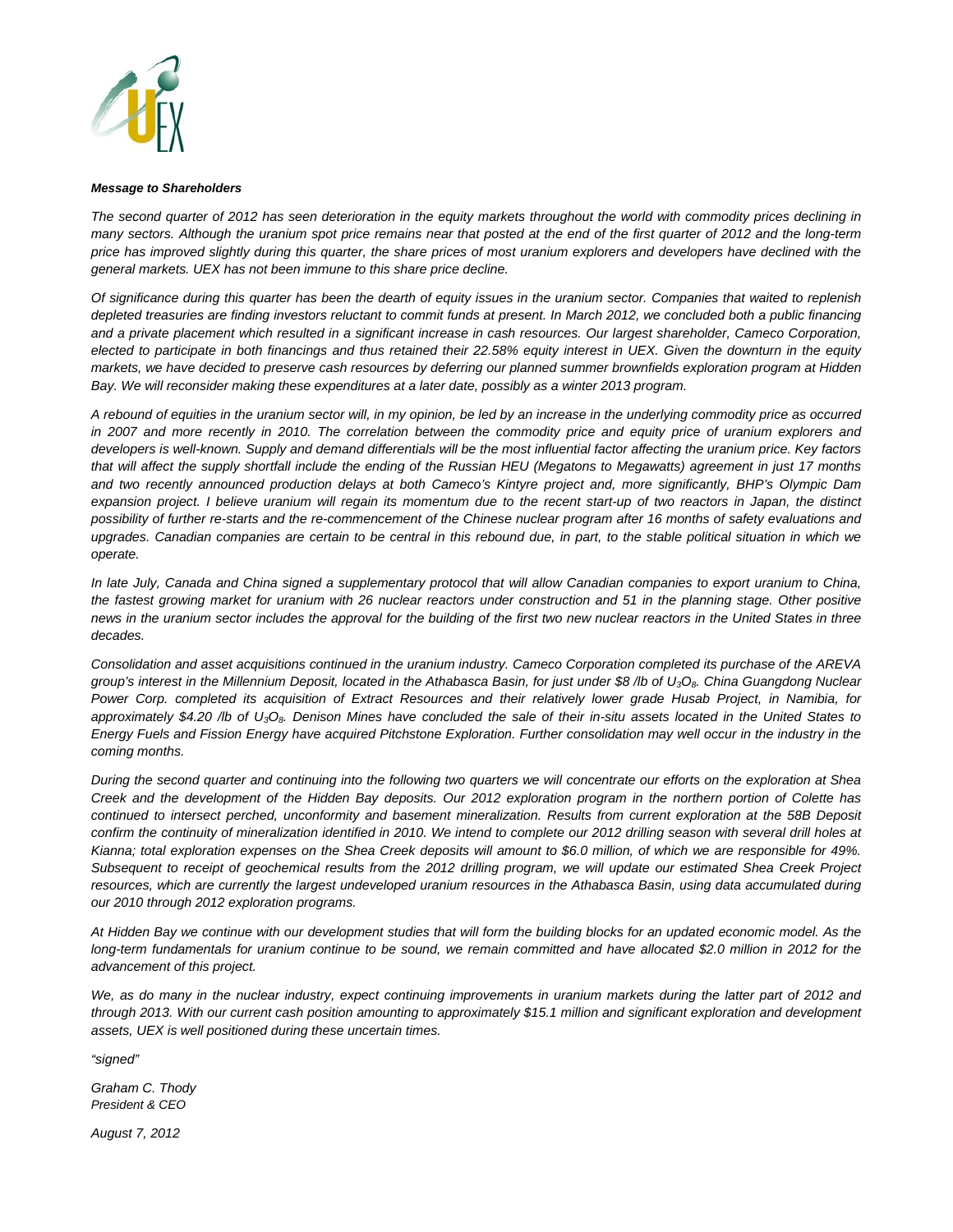Management's Discussion and Analysis Six months ended June 30, 2012 (Expressed in Canadian dollars, unless otherwise noted)

### **Introduction**

This Management's Discussion and Analysis ("MD&A") of UEX Corporation ("UEX" or the "Company") for the six-month period ended June 30, 2012 is intended to provide a detailed analysis of the Company's business and compares its financial results with those of previous periods. This MD&A is dated August 7, 2012 and should be read in conjunction with the Company's unaudited condensed interim financial statements and related notes for the six-month period ended June 30, 2012. The unaudited condensed interim financial statements are prepared in accordance with International Accounting Standards ("IAS") 34 *Interim Financial Reporting*, as issued by the International Accounting Standards Board ("IASB") and do not include all of the information required for full financial statements. This MD&A should be read in conjunction with the audited annual financial statements, prepared under IFRS, for the years ended December 31, 2011 and December 31, 2010.

Other disclosure documents of the Company, including its Annual Information Form, filed with the applicable securities regulatory authorities in Canada are available at *www.sedar.com*.

### **Overview**

UEX's fundamental goal is to remain one of the leading uranium explorers in the Athabasca Basin of northern Saskatchewan and to advance its portfolio of uranium deposits and discoveries through the development stage to the production stage. Since being listed on the Toronto Stock Exchange in 2002, UEX has aggressively pursued exploration on a diversified portfolio of prospective uranium projects in three areas within the Athabasca Basin. The Company is focusing its main efforts on two advanced projects, the 100%-owned Hidden Bay Project ("Hidden Bay") including the Horseshoe, Raven and West Bear deposits in the eastern Athabasca Basin, and the Kianna, Anne, Colette and 58B deposits within the 49%-owned Shea Creek Project ("Shea Creek") in the western Athabasca Basin.

UEX is actively involved in 18 uranium projects in the Athabasca Basin, including six that are 100% owned and operated by UEX, one joint venture with AREVA Resources Canada Inc. ("AREVA") that is operated by UEX, and ten projects joint-ventured with AREVA including one project under option from JCU (Canada) Exploration Company, Limited ("JCU"), which are operated by AREVA. AREVA is part of the AREVA group, the world's largest nuclear energy company. The 18 projects, totaling 308,320 hectares (761,875 acres), are located on the eastern, western and northern perimeters of the Athabasca Basin, the world's richest uranium district, which in 2011 accounted for approximately 17% of global primary uranium production. UEX's 100%-owned projects also include the Riou Lake Project ("Riou Lake") and the Northern Athabasca Projects. The Black Lake Project is owned 89.96% by UEX and the remainder by AREVA. UEX is the project operator.

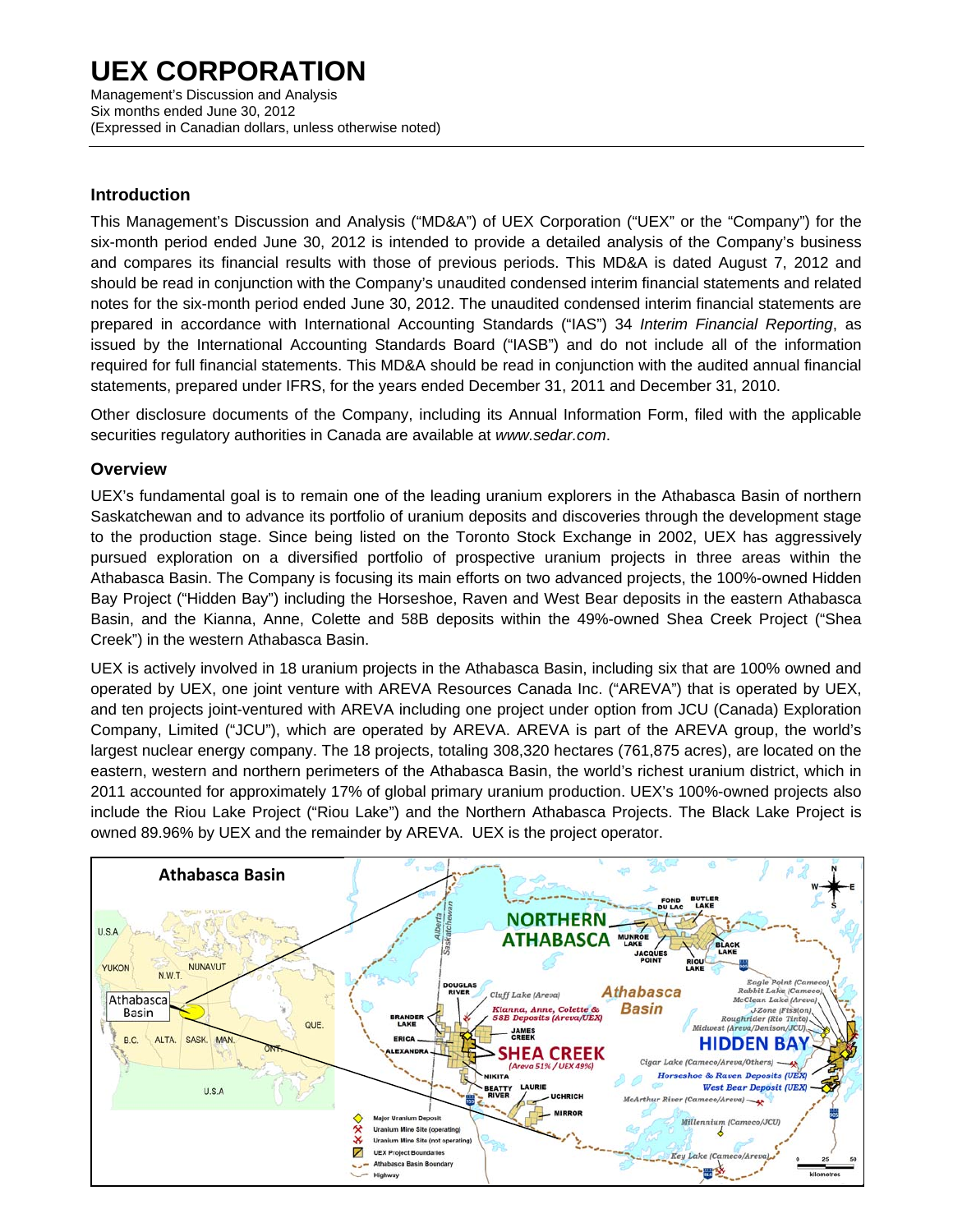Six months ended June 30, 2012 (Expressed in Canadian dollars, unless otherwise noted)

The current technical report on the Hidden Bay property, entitled "Preliminary Assessment Technical Report on the Horseshoe and Raven Deposits, Hidden Bay Project, Saskatchewan, Canada" (the "Preliminary Assessment Technical Report", the "PA" or the "Hidden Bay Report") prepared by G. Doerksen, P.Eng., L. Melis, P.Eng., M. Liskowich, P.Geo., B. Murphy, FSAIMM, K. Palmer, P.Geo. and Dino Pilotto, P.Eng. with an effective date of February 15, 2011, filed on SEDAR at *www.sedar.com* on February 23, 2011, details mineral resource estimates at a cut-off grade of  $0.05\%$  U<sub>3</sub>O<sub>8</sub> as follows:

| <b>Deposit</b> |                  | <b>Tonnes</b> | Grade<br>$U_3O_8$ (%) | $U_3O_8$<br>(lbs) |                 | <b>Tonnes</b> | Grade<br>$U_3O_8$ (%) | $U_3O_8$<br>(lbs) |
|----------------|------------------|---------------|-----------------------|-------------------|-----------------|---------------|-----------------------|-------------------|
| Horseshoe      |                  | 5,119,700     | 0.203                 | 22,895,000        |                 | 287,000       | 0.166                 | 1,049,000         |
| Raven          |                  | 5,173,900     | 0.107                 | 12,149,000        |                 | 822,200       | 0.092                 | 1,666,000         |
| West Bear      | <b>Indicated</b> | 78.900        | 0.908                 | 1,579,000         | <b>Inferred</b> | -             |                       |                   |
| <b>TOTAL</b>   |                  | 10,372,500    | 0.160                 | 36,623,000        |                 | 1,109,200     | 0.111                 | 2,715,000         |

In February 2011, UEX received the Preliminary Assessment Technical Report for the Horseshoe and Raven deposits prepared by SRK Consulting (Canada) Inc. ("SRK Consulting") reporting undiscounted earnings before interest and taxes ("EBIT") of \$246 million using a mine design based on cut-off grades defined by a \$60 (US) per pound price of  $U_3O_8$ .

The Western Athabasca Projects, which include the Kianna, Anne, Colette and 58B deposits located at Shea Creek, consist of ten joint ventures with UEX holding a 49% interest and AREVA holding a 51% interest. AREVA is the operator of the Western Athabasca Projects. UEX and AREVA are in the process of negotiating joint-venture agreements for these projects.

The current technical report on the Shea Creek property, entitled "Technical Report on the Shea Creek Property, Saskatchewan, Canada, Including Mineral Resource Estimates for the Kianna, Anne and Colette Deposits" (the "Shea Creek Technical Report") prepared by K. Palmer, P.Geo. with an effective date of May 26, 2010, filed on SEDAR at *www.sedar.com* on July 9, 2010, details mineral resource estimates at a cut-off grade of 0.30%  $U_3O_8$  as follows:

| <b>Deposit</b> |                  | <b>Tonnes</b> | Grade<br>$U_3O_8$ (%) | $U_3O_8$<br>(lbs) |                 | <b>Tonnes</b> | Grade<br>$U_3O_8$ (%) | $U_3O_8$<br>(lbs) |
|----------------|------------------|---------------|-----------------------|-------------------|-----------------|---------------|-----------------------|-------------------|
| Kianna         |                  | 713.000       | 1.442                 | 22,665,000        |                 | 573,100       | 1.360                 | 17,184,000        |
| Anne           |                  | 484,500       | 2.368                 | 25,295,000        |                 | 299,300       | 0.674                 | 4,448,000         |
| Colette        | <b>Indicated</b> | 675.100       | 1.049                 | 15,613,000        | <b>Inferred</b> | 196.500       | 0.668                 | 2,893,000         |
| <b>TOTAL</b>   |                  | 1,872,600     | 1.540                 | 63,572,000        |                 | 1,068,900     | 1.041                 | 24,525,000        |

Results from the 2010, 2011 and 2012 drilling, which include the expansion of the Kianna and Colette deposits and the identification of the 58B Deposit, are not incorporated in this mineral resource estimate.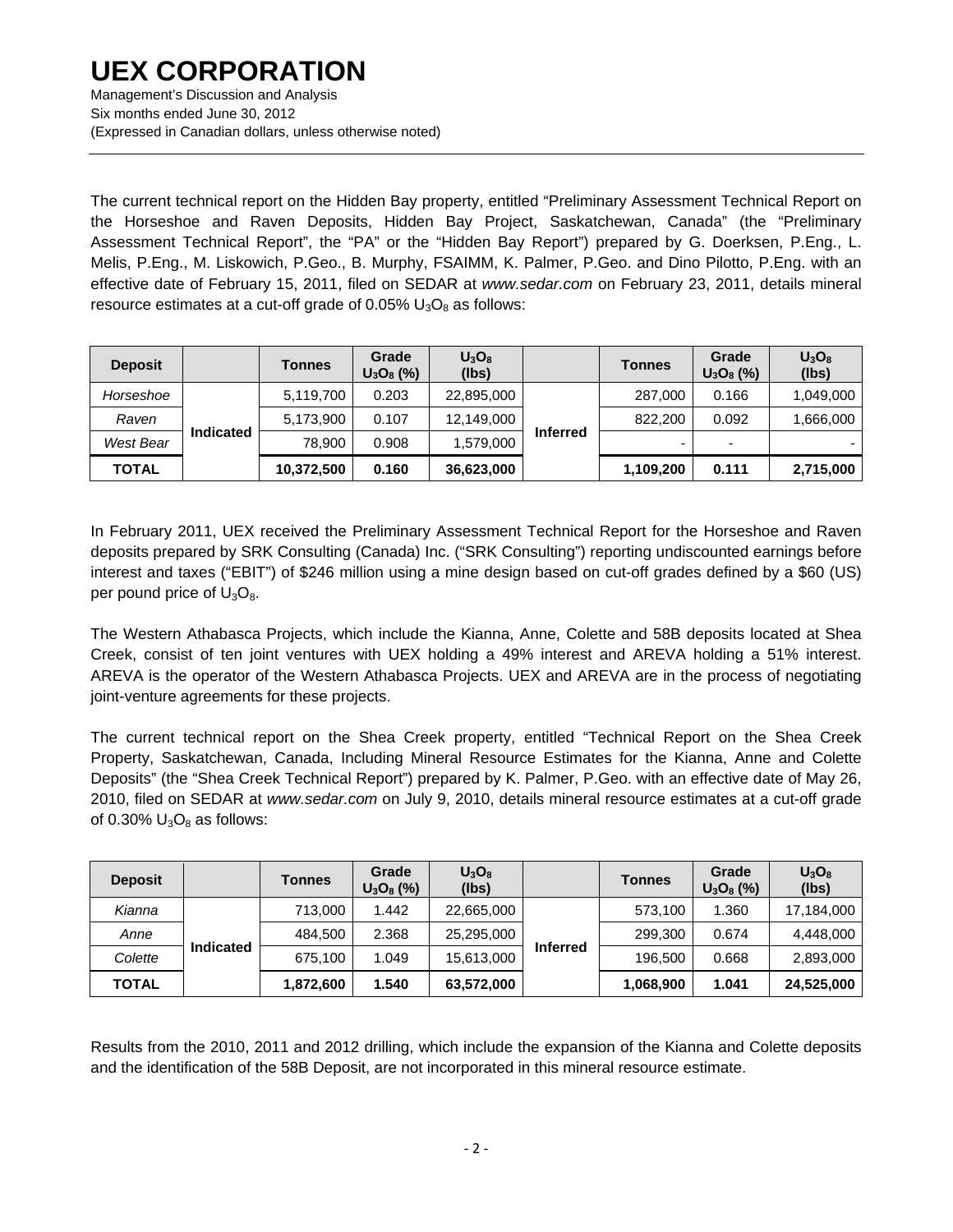Management's Discussion and Analysis Six months ended June 30, 2012 (Expressed in Canadian dollars, unless otherwise noted)

UEX operates the Black Lake Project ("Black Lake"), a joint venture with AREVA under which UEX holds an 89.96% interest and AREVA holds a 10.04% interest. Black Lake was the site of a uranium discovery made by UEX during a drilling program in September 2004.

UEX has an option with JCU to acquire a 25% interest in the Beatty River Project ("Beatty River") located in the western Athabasca Basin in northern Saskatchewan by funding \$865,000 in exploration expenditures by December 31, 2013. Beatty River is located 40 kilometres south of the Shea Creek uranium deposits. At present, AREVA, the operator, holds a 50.7% interest and JCU holds a 49.3% interest in Beatty River. Expenditures under this agreement by UEX to June 30, 2012 amounted to \$851,836.

#### *Growth Strategy*

The main growth strategies of UEX are:

- To continue the exploration and development work required to delineate and develop economic uranium resources at Shea Creek;
- To advance the development process at the Horseshoe, Raven and West Bear uranium deposits to a production decision;
- To maintain, explore and advance to discovery its other uranium projects; and
- To pursue a diversified portfolio of uranium projects from early exploration through to development and production.

### *Uranium Industry Trends*

A number of trends in the nuclear industry have the potential to affect UEX's business environment. The earthquake and tsunami that struck Japan last year and their effect on the Fukushima nuclear plants (together referred to as the "Event") resulted in downward pressure on the spot price of  $U_3O_8$ . Many companies in the uranium exploration and development industry have experienced a corresponding reduction in the trading value of their shares. The long-term effect of this Event on UEX and the uranium industry continues to be evaluated.

At the beginning of 2012, the spot and long-term prices of  $U_3O_8$  were \$51.75 (US) per pound and \$63.00 (US) per pound respectively. As at the date of this document the spot price is \$49.25 (US) per pound of  $U_3O_8$  and the long-term price is \$61.50 (US) per pound of  $U_3O_8$ . Spot and long-term uranium prices stated are as reported by The Ux Consulting Company, LLC at *www.uxc.com*.

In recent years, and prior to the Event, the nuclear industry had seen increased capacity at existing nuclear plants, extensions of plant licenses, and new plant planning and construction. Electricity demands were rising and continue to rise rapidly worldwide. Public opinion in many countries had moved in favour of nuclear power, and high oil prices had made nuclear energy the lowest-cost option in some countries. In the U.S., other than hydro, nuclear energy is the least expensive source of electricity, and several U.S. utilities had taken steps toward the planning and construction of new nuclear power plants. Of significance, in February 2012, the U.S. Nuclear Regulatory Commission approved a combined construction and operating licence to build two new AP1000 reactors, the first approvals granted in approximately three decades.

Global warming and clean energy concerns also supported increased interest in nuclear power. In view of the Event, several countries have publically stated they will review their existing and future plans related to nuclear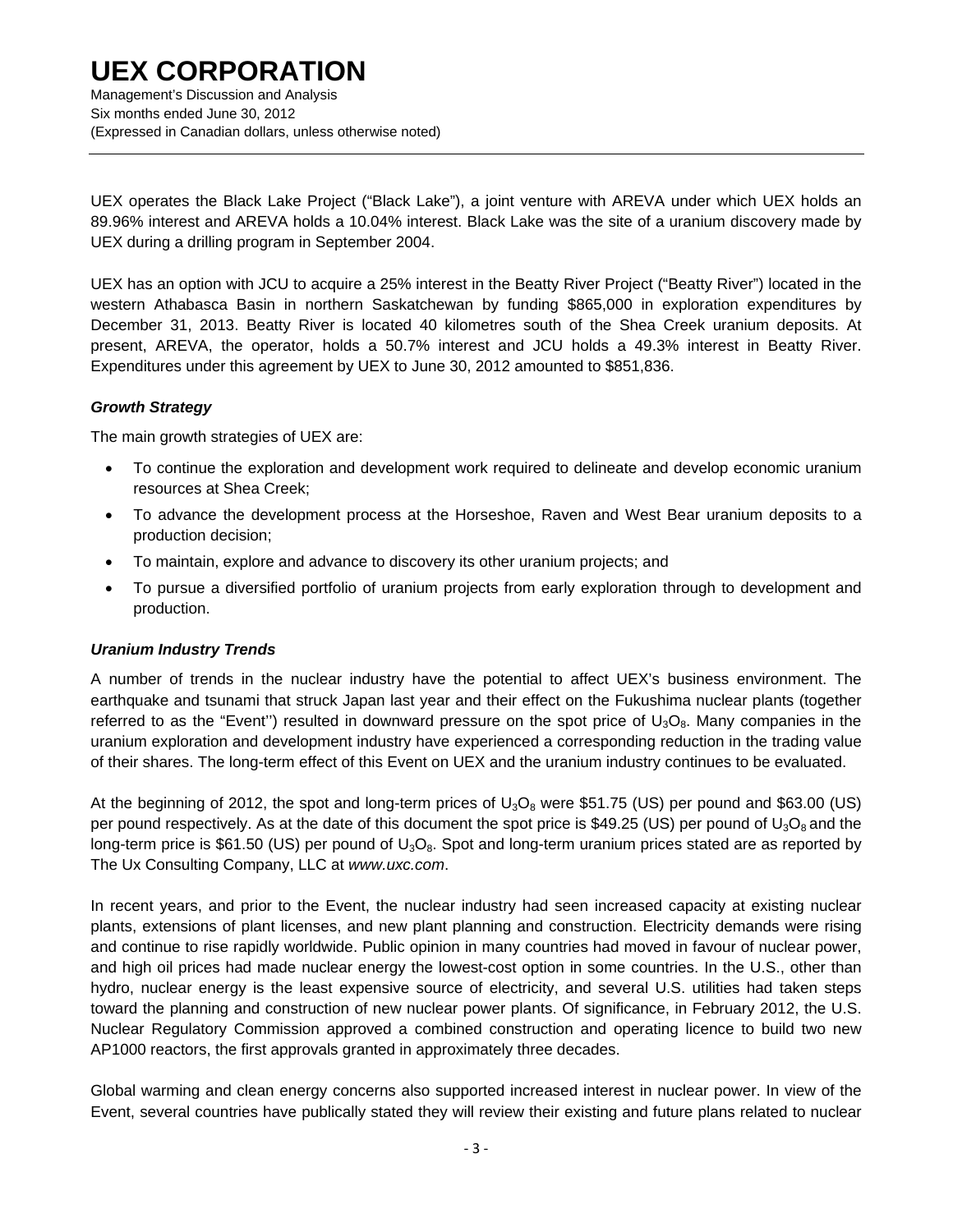Management's Discussion and Analysis Six months ended June 30, 2012 (Expressed in Canadian dollars, unless otherwise noted)

energy, and in 2011, Germany, with 9 reactors accounting for less than 5% of world uranium demand, announced that it would plan to exit nuclear generation by 2022. Conversely, significantly more reactors are under construction or being planned worldwide than are proposed to be decommissioned. In particular, China, India and Russia have 43 reactors in the construction stage and 86 reactors in the planning stage. Japan has recently restarted its second reactor since the Event and is working toward the restart of others. Canada recently signed an agreement allowing for the export of uranium to China which grants Canadian producers access to the fastest growing consumer of uranium in the world.

#### *Uranium Supply and Demand*

Uranium supply sources include primary mine production and secondary sources. Principal primary producers of uranium include Cameco Corporation ("Cameco") and the AREVA group, both of which produce from deposits in the Athabasca Basin of northern Saskatchewan. In 2011, worldwide annual consumption was estimated at approximately 165 million pounds  $U_3O_8$ . World primary production in 2011 was estimated at approximately 143 million pounds  $U_3O_8$ . The resulting shortfall between consumption and production has been covered by several secondary sources including excess inventories held by utilities, producers, other fuel cycle participants, reprocessed uranium and plutonium derived from used reactor fuel, and uranium derived from the dismantling of Russian nuclear weapons. These secondary sources will likely decline in importance as excess inventories and recycled uranium from nuclear weapons are progressively consumed, resulting in the need for further primary mine supply. In particular, the HEU (Highly Enriched Uranium) agreement for supply of uranium from Russia to the United States terminates at the end of 2013 and will likely reduce supply by approximately 24 million pounds  $U_3O_8$  annually.

Demand for uranium is directly linked to the level of electricity generated by nuclear power plants. Currently, 433 reactors are operable in 30 countries worldwide. Nuclear electricity generation worldwide has been growing, since world nuclear generating capacity has continued to expand as more reactors are built than are closed, and existing reactors are being operated at higher capacity. Presently, there are 63 reactors under construction and by the year 2021 it has been estimated that there will be 96 net new operating reactors worldwide. Countries continue to evaluate the electrical needs of their populations; however, as a result of the Event, new reactors may be delayed or require additional approvals.

#### *Long-Term Outlook*

In the Company's view, the long-term uranium outlook is extremely positive as demand for electricity continues to grow. Nuclear energy, which is safe, clean, reliable and affordable, will remain an important part of the world's energy mix. The shortfall of supply for 2012 is estimated to be 25 million pounds  $U_3O_8$  and this shortfall will likely increase throughout the current decade. New reactors will come on stream and many existing reactors, now off-line for inspection, are expected to be re-commissioned. The long-term fundamentals that have driven the growth of the nuclear industry during the past few years remain strong.

### **Selected Financial Information**

The following is selected financial data from the audited financial statements of UEX for the last three completed fiscal years. The data should be read in conjunction with the audited financial statements for the years ended December 31, 2011 and December 31, 2010 and the notes thereto.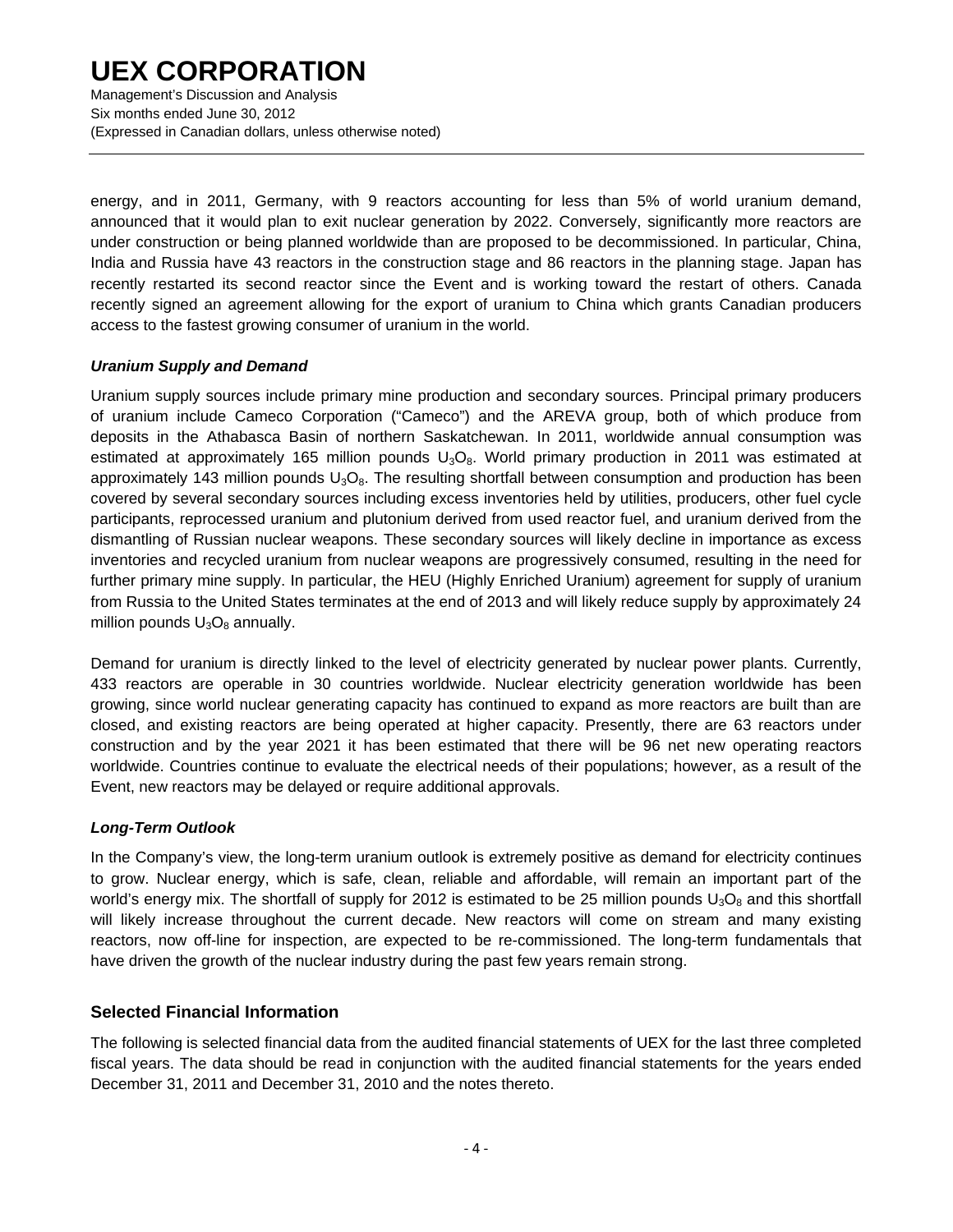Management's Discussion and Analysis Six months ended June 30, 2012 (Expressed in Canadian dollars, unless otherwise noted)

|                                                         | December 31, 2011<br><b>IFRS</b> | December 31, 2010<br><b>IFRS</b> | December 31, 2009<br><b>Canadian GAAP</b> |
|---------------------------------------------------------|----------------------------------|----------------------------------|-------------------------------------------|
| Interest income                                         | \$<br>108.911                    | \$<br>85.131                     | \$<br>85,704                              |
| Net loss for the year                                   | (5,405,217)                      | (6,915,077)                      | (8,020,216)                               |
| Basic and diluted loss<br>per share                     | (0.027)                          | (0.035)                          | (0.042)                                   |
| Capitalized exploration and<br>development expenditures | 10,970,686                       | 8,271,153                        | 14,503,291                                |
| Total assets                                            | 160,680,154                      | 163,203,731                      | 163,317,185                               |

### **Summary of Annual Financial Results**

The following quarterly financial data is derived from the unaudited condensed interim financial statements of UEX as at (and for) the three-month periods ended on the dates indicated below. UEX's business is not affected by seasonality as the Company is able to perform exploration and development work year round. Variations in capitalized exploration and development expenditures from quarter to quarter and year to year are affected by the timing and size of the exploration and development programs in the periods. Variations in net loss are primarily affected by the number of options granted in the year and the associated inputs used in calculating share-based payment expense as well as by the timing of mineral property impairments that may have occurred during the period.

### **Summary of Quarterly Financial Results (Unaudited)**

|                                                         | 2012<br><b>Quarter 2</b> | 2012<br><b>Quarter 1</b> | 2011<br><b>Quarter 4</b> | 2011<br><b>Quarter 3</b> |
|---------------------------------------------------------|--------------------------|--------------------------|--------------------------|--------------------------|
| Interest income                                         | \$<br>107,511            | \$<br>13,104             | \$<br>1,218              | \$<br>78,489             |
| Net loss for the period                                 | (636, 549)               | (505, 624)               | (1,913,444)              | (412, 693)               |
| Basic and diluted loss<br>per share                     | (0.003)                  | (0.002)                  | (0.009)                  | (0.002)                  |
| Capitalized exploration and<br>development expenditures | 1,310,955                | 1,294,145                | 2,011,377                | 4,362,578                |
| Total assets                                            | 175, 141, 957            | 175,242,789              | 160,680,154              | 164,219,390              |
|                                                         |                          |                          |                          |                          |
|                                                         | 2011<br><b>Quarter 2</b> | 2011<br><b>Quarter 1</b> | 2010<br><b>Quarter 4</b> | 2010<br><b>Quarter 3</b> |
| Interest income                                         | \$<br>8,818              | \$<br>20,386             | \$<br>12,151             | \$<br>23,124             |
| Net loss for the period                                 | (927, 929)               | (2, 151, 151)            | (4,212,396)              | (359, 284)               |
| Basic and diluted loss<br>per share                     | (0.005)                  | (0.011)                  | (0.021)                  | (0.002)                  |
| Capitalized exploration and<br>development expenditures | 2,789,720                | 1,807,011                | 799,200                  | 1,724,080                |
| Total assets                                            | 164,409,766              | 163,544,002              | 163,203,731              | 159,774,401              |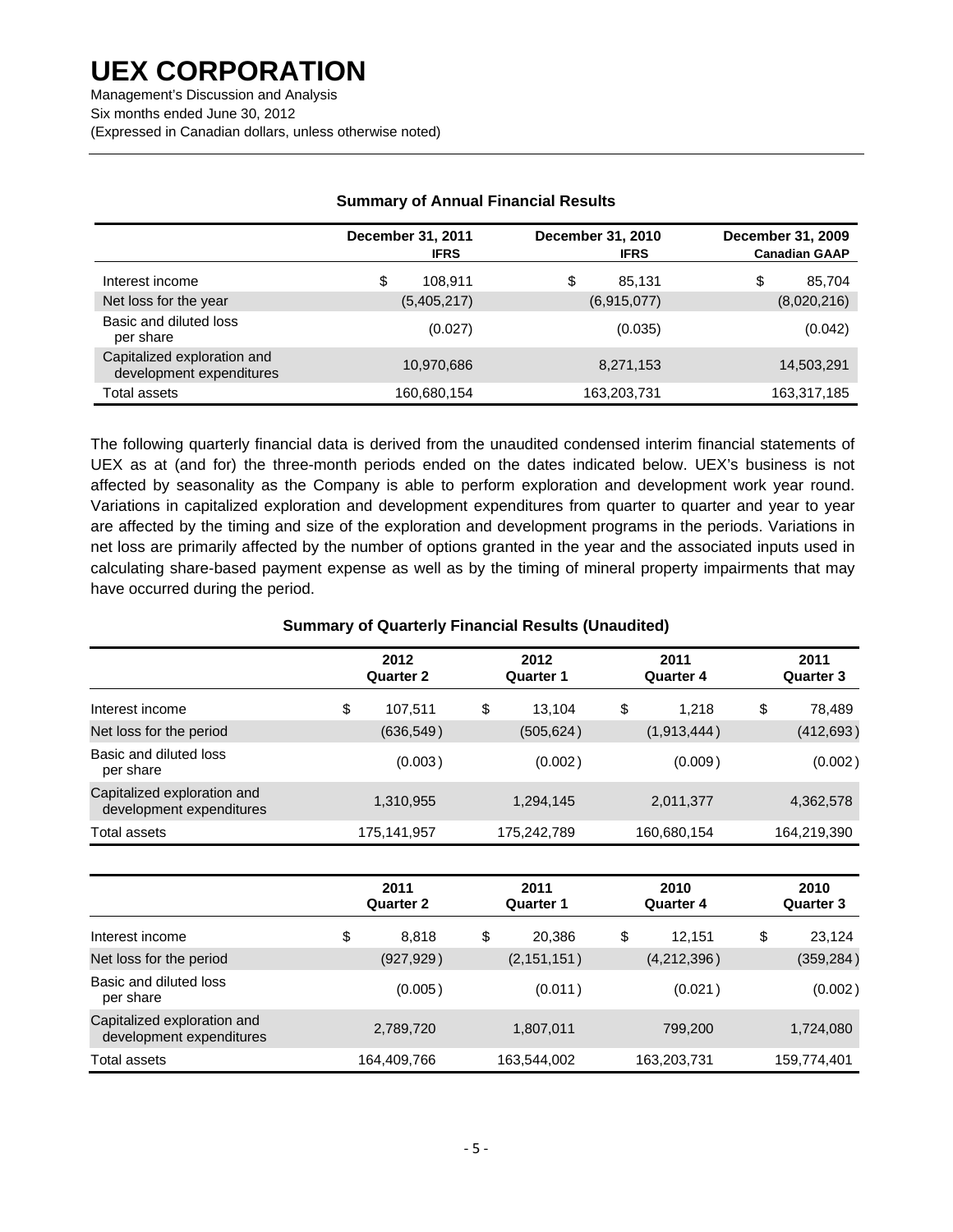Management's Discussion and Analysis Six months ended June 30, 2012 (Expressed in Canadian dollars, unless otherwise noted)

### **Share Capital**

The Company is authorized to issue an unlimited number of common shares without par value, of which 221,488,679 common shares were issued and outstanding as at June 30, 2012, and an unlimited number of preferred shares (no par value) issuable in series, of which 1,000,000 preferred shares have been designated Series 1 Preferred Shares, none of which are issued and outstanding. At June 30, 2012, the Company had reserved a total of 20,770,700 common shares related to director, employee and consultant share purchase options. The share purchase options are exchangeable into common shares at exercise prices ranging from \$0.60 per share to \$3.56 per share.

As at August 7, 2012, there were 221,488,679 common shares issued and outstanding and 20,770,700 share purchase options outstanding for a total of 242,259,379 on a fully-diluted basis.

### **Results of Operations for the Three-Month Period Ended June 30, 2012**

The following information should be read in conjunction with the unaudited condensed interim financial statements for the six-month periods ended June 30, 2012 and June 30, 2011.

For the three-month period ended June 30, 2012 the Company reported a net loss of \$636,549 versus a net loss of \$927,929 for the three-month period ended June 30, 2011. The net loss for the three-month period ended June 30, 2012 was lower due primarily to a \$238,266 decrease in share-based compensation expense and a \$98,693 increase in interest income, which was not impacted by a Part XII.6 tax accrual of \$42,163 as it was in the comparative period.

Interest income was \$107,511 for the three-month period ended June 30, 2012 versus \$8,818 for the threemonth period ended June 30, 2011. This revenue relates to interest earned on short-term cash deposits net of Part XII.6 tax, if any. The increase in interest income during the three-month period ended June 30, 2012 was due primarily to a higher average cash balance invested in the current period, and by the Part XII.6 tax accrual of \$42,163 in the previous period that was not incurred in the current period.

Filing fees and stock exchange costs increased by \$22,184 due to higher costs related to annual statutory shareholder communications. The \$38,539 decrease in office expenses was due primarily to a reduction in office consulting costs for IT support, computer maintenance and general administration. Salaries, termination and placement fees increased by \$17,135 because fees for a director were not incurred in the comparative period, and a contractor, whose costs were previously included in office expenses, was replaced by a full-time employee. The increase also reflects the impact of a small annual salary increase. Travel and promotion expenses for the period increased by \$17,675 as compared to the previous period due to increased investor relations activities and associated travel costs.

The vesting of share purchase options during the three-month period ended June 30, 2012 resulted in total share-based compensation expense of \$560,071, of which \$160,381 was allocated to mineral property expenditures and the remaining \$399,690 was charged to operations. The vesting of share purchase options during the three-month period ended June 30, 2011 resulted in total share based compensation expense of \$813,174, of which \$175,218 was allocated to mineral property expenditures and \$637,956 was charged to operations. These differences in share-based compensation expense result primarily from fewer share purchase options vesting in the three-month period ended June 30, 2012 versus June 30, 2011.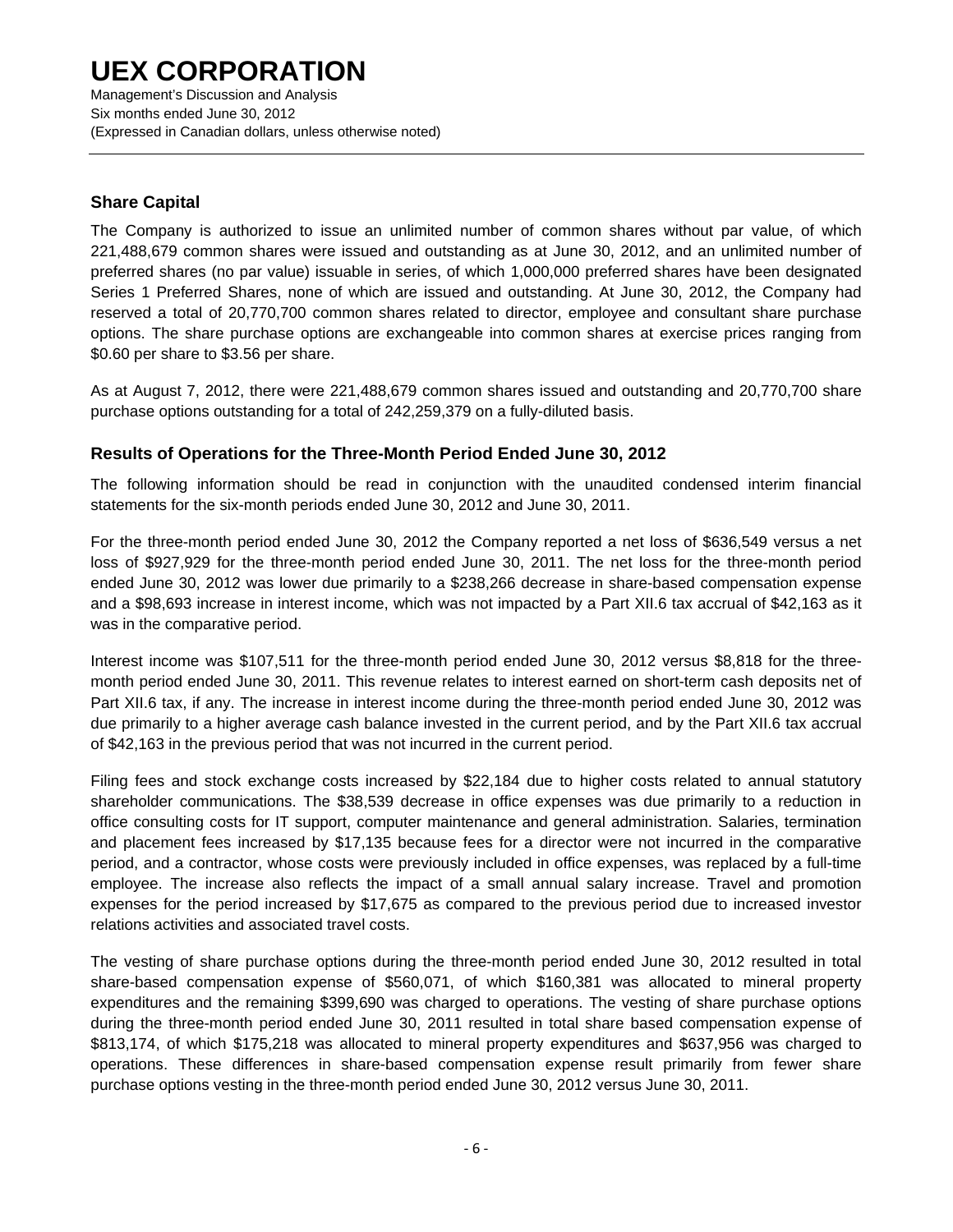Six months ended June 30, 2012 (Expressed in Canadian dollars, unless otherwise noted)

The deferred income tax recovery for the three-month period ended June 30, 2012 was \$86,145 compared to the deferred income tax recovery for the three-month period ended June 30, 2011 of \$106,866. This decrease in deferred income tax recovery was due primarily to no flow-through renunciation in the period and a lower share-based compensation expense than in the comparative period.

### **Results of Operations for the Six-Month Period Ended June 30, 2012**

The following information should be read in conjunction with the unaudited condensed interim financial statements for the six-month periods ended June 30, 2012 and June 30, 2011.

For the six-month period ended June 30, 2012, the Company reported a net loss of \$1,142,173 versus a net loss of \$3,079,080 for the six-month period ended June 30, 2011. The net loss for the six-month period ended June 30, 2011 was higher due primarily to the renunciation of flow-through expenditures which led to a significant tax expense of \$1,342,279 in 2011. No similar tax expense occurred during the first six months of 2012 as all of the flow-through amounts were fully expended in 2011 with respect to the 2010 flow-through placement. The flow-through tax benefits associated with the funds raised in March of 2012 will be renounced in the first quarter of 2013.

Interest income was \$120,615 for the six-month period ended June 30, 2012 versus \$29,204 for the six-month period ended June 30, 2011. This revenue relates to interest earned on short-term cash deposits net of Part XII.6 tax, if any. The increase in interest income during the six-month period ended June 30, 2012 was due primarily to the \$80,552 Part XII.6 tax accrual in the previous period that was not incurred in the current period.

Filing fees and stock exchange costs were in-line with the comparative period; however, the comparative figure included costs associated with the filing of the renewal of the Company's share option plan while the current period reflects higher costs associated with annual statutory shareholder communications. Legal and audit fees decreased by \$21,840 as the Company did not incur the costs associated with the transition to IFRS included in the previous period. The \$64,502 decrease in office expenses was due primarily to a reduction in office consulting costs for IT support, computer maintenance and general administration. Salaries, termination and placement fees were decreased by \$67,616 as the \$75,833 severance payment and the \$30,375 placement fee incurred in the comparative period were non-recurring. These reductions were offset by fees for a director, which were not incurred in the comparative period, and the replacement of a contractor, whose costs were previously included in office expenses, by a full-time employee. The increase also reflects the impact of a small annual salary increase. Travel and promotion expenses for the period increased by \$45,121 as compared to the previous period due to increased investor relations activities and associated travel costs.

The vesting of share purchase options during the six-month period ended June 30, 2012 resulted in total share-based compensation expense of \$866,993, of which \$248,653 was allocated to mineral property expenditures and the remaining \$618,340 was charged to operations. The vesting of share purchase options during the six-month period ended June 30, 2011 resulted in total share based compensation expense of \$1,059,557, of which \$237,273 was allocated to mineral property expenditures and \$822,284 was charged to operations. These differences in share-based compensation expense result primarily from fewer share purchase options vesting in the six-month period ended June 30, 2012 versus June 30, 2011.

The deferred income tax recovery for the six-month period ended June 30, 2012 of \$191,152 primarily resulted from the loss in the period from operating costs. The deferred income tax expense for the six-month period ended June 30, 2011 of \$1,342,279 primarily reflects the renunciation of the tax benefits associated with the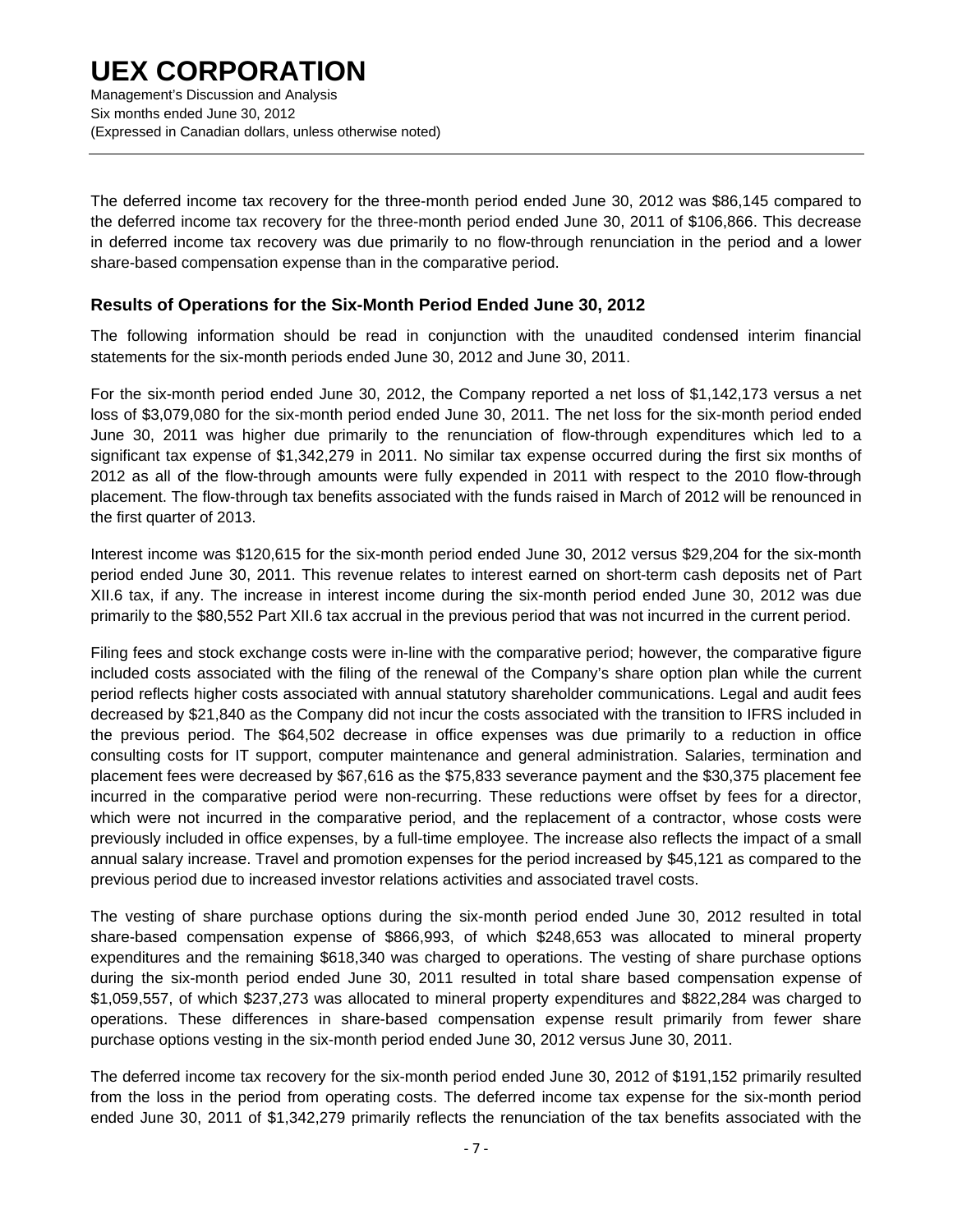Six months ended June 30, 2012 (Expressed in Canadian dollars, unless otherwise noted)

2010 flow-through placement under the look-back rule of \$2,395,093, net of the flow-through premium of \$806,428.

The continuity of expenditures on UEX's uranium projects for the six-month periods ended June 30, 2012 and 2011 is as follows:

| Project             | <b>Balance</b><br>December 31<br>2011 |    | <b>Exploration and</b><br>development<br>expenditures<br>during the period | <b>Balance</b><br>June 30<br>2012 |
|---------------------|---------------------------------------|----|----------------------------------------------------------------------------|-----------------------------------|
| Hidden Bay          | 72,668,796<br>\$.                     | \$ | 1,593,853                                                                  | 74,262,649<br>\$                  |
| Western Athabasca   | 56,011,738                            |    | 955,487                                                                    | 56,967,225                        |
| <b>Black Lake</b>   | 15,188,721                            |    | 26,496                                                                     | 15,215,217                        |
| Riou Lake           | 10,385,783                            |    | 25,684                                                                     | 10,411,467                        |
| <b>Beatty River</b> | 856,088                               |    | 3,580                                                                      | 859,668                           |
|                     | \$155,111,126                         | \$ | 2,605,100                                                                  | \$157,716,226                     |

| Project             | <b>Balance</b><br>December 31<br>2010 | <b>Exploration and</b><br>development<br>expenditures<br>during the period | <b>Balance</b><br>June 30<br>2011 |
|---------------------|---------------------------------------|----------------------------------------------------------------------------|-----------------------------------|
| Hidden Bay          | 66,679,440<br>\$.                     | \$<br>2,051,012                                                            | \$<br>68,730,452                  |
| Western Athabasca   | 51,154,841                            | 2,503,319                                                                  | 53,658,160                        |
| <b>Black Lake</b>   | 15,130,203                            | 21,921                                                                     | 15, 152, 124                      |
| <b>Riou Lake</b>    | 12,209,890                            | 20,617                                                                     | 12,230,507                        |
| <b>Beatty River</b> | 849,833                               | (138)                                                                      | 849,695                           |
|                     | \$146,024,207                         | \$<br>4,596,731                                                            | \$150,620,938                     |

As at June 30, 2012, total exploration and development expenditures at Hidden Bay included development expenditures of \$1,498,667 (December 31, 2011 - \$1,154,625). For further information regarding exploration expenditures on the projects shown in the table above, please refer to "Exploration and Development Activities."

During the six-month period ended June 30, 2012, the Company incurred exploration and development expenditures totaling \$2,339,496 before non-cash share-based compensation and depreciation totaling \$265,604. Exploration and development expenditures during the six-month period ended June 30, 2011 totaled \$4,336,609 before non-cash share-based compensation and depreciation totaling \$260,122. This \$1,997,113 decrease in expenditures before non-cash items during the six-month period ended June 30, 2012 was due to a smaller exploration drilling program at the Hidden Bay Project and both a later start to, and a slightly reduced budget for, exploration on the Western Athabasca Projects than incurred in the comparative period.

### **Financing Activities**

On March 13, 2012, the Company completed an underwritten bought deal public financing for 11,000,000 common shares at a price of \$0.80 per share for gross proceeds of \$8,800,000. Share issue costs include a cash commission of \$440,000 and other issuance costs of \$275,633. Cameco exercised its pre-emptive right to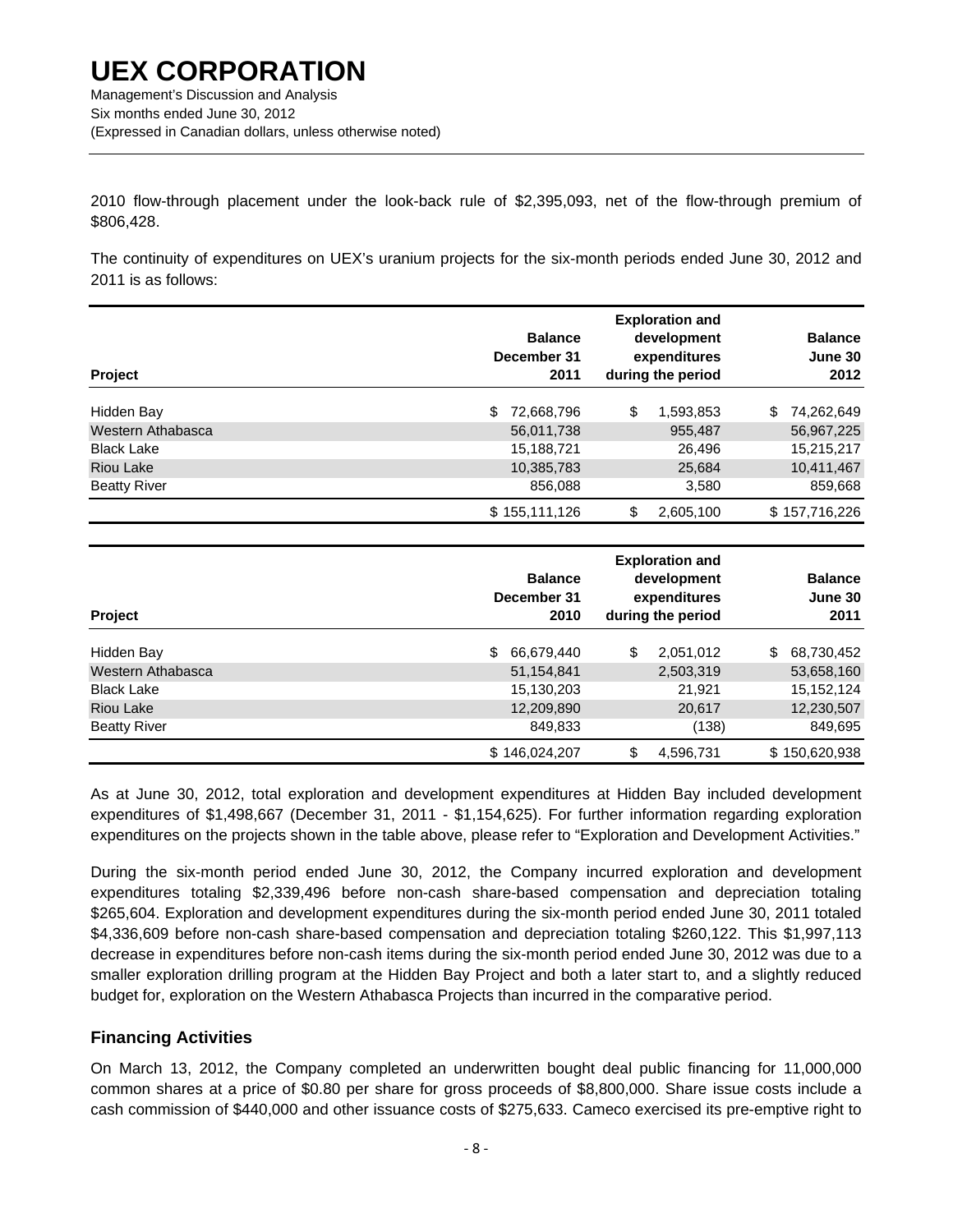Management's Discussion and Analysis Six months ended June 30, 2012 (Expressed in Canadian dollars, unless otherwise noted)

participate in the offering and purchased 3,208,902 shares, so as to maintain its ownership at approximately 22.58%, on the same terms as the offering except no cash commission was payable.

On March 14, 2012, the Company completed a non-brokered private placement of 3,260,869 flow-through shares at a price of \$0.92 per share for gross proceeds of \$3,000,000 with issue costs of \$37,044 and no commission payable. A flow-through premium related to the sale of the associated tax benefits was determined to be \$97,826 on issuance (market price on date of subscription was \$0.89). Cameco exercised its pre-emptive right to participate in the offering and purchased 951,256 common shares at a non-flow-through price of \$0.84 per share offered by the Company, so as to maintain its ownership interest at approximately 22.58%.

In the six months ended June 30, 2011, the Company did not raise any equity through public or private offerings.

The Company issued 205,000 common shares on the exercise of share purchase options for proceeds of \$192,350 during the six-month period ended June 30, 2011. No share purchase options were exercised during the six-month period ended June 30, 2012.

During the six-month period ended June 30, 2011 the Company renounced \$9,075,000 of tax deductions associated with the flow-through funds raised in 2010 (\$204,287 under the *general rule* and \$8,870,713 under the *look-back rule*) and accrued \$80,552 with respect to Part XII.6 tax for unspent amounts under the look-back rule. During the six-month period ended June 30, 2012, the Company did not renounce flow-through expenditures nor incur Part XII.6 tax. In the first quarter of 2013, UEX will renounce the tax deduction related to the \$3,000,000 flow-through funds raised in March of 2012.

### **Liquidity and Capital Resources**

As UEX has not begun production on any of its mineral properties, the Company does not generate cash from operations. As at June 30, 2012, the Company had current assets of \$17,262,571, including \$17,063,536 in cash and cash equivalents, compared to current assets as at December 31, 2011 that totaled \$5,468,840 and included \$5,266,660 in cash and cash equivalents. Working capital at June 30, 2012 was \$16,185,708, compared to working capital of \$5,004,439 at December 31, 2011. At June 30, 2012, the Company's cash balances were invested in highly liquid term deposits redeemable within 90 days or less. The Company had sufficient cash resources at June 30, 2012 to fund its approved 2012 budgets for exploration, development and administrative costs.

Accounts payable and other liabilities at June 30, 2012 were \$1,076,863, which is higher than the December 31, 2011 balance of \$464,401. This difference is comprised primarily of amounts owed to AREVA for exploration work performed on the Shea Creek Project, amounts relating to consultants working on development for the Hidden Bay Project, and a \$97,826 flow-through share premium liability related to the private placement in March 2012.

The Company's net deferred income tax liability of \$12,792,139 at June 30, 2012 is comprised of a \$15,419,949 deferred income tax liability related to the tax effect of the difference between the carrying value of the Company's mineral properties and their tax values, offset by the Company's deferred income tax assets totaling \$2,627,810. At December 31, 2011, the Company's net deferred income tax liability was \$13,186,514 and was comprised of a \$15,415,371 deferred income tax liability related to the tax effect of the difference between the carrying value of the Company's mineral properties and their tax values, offset by the Company's deferred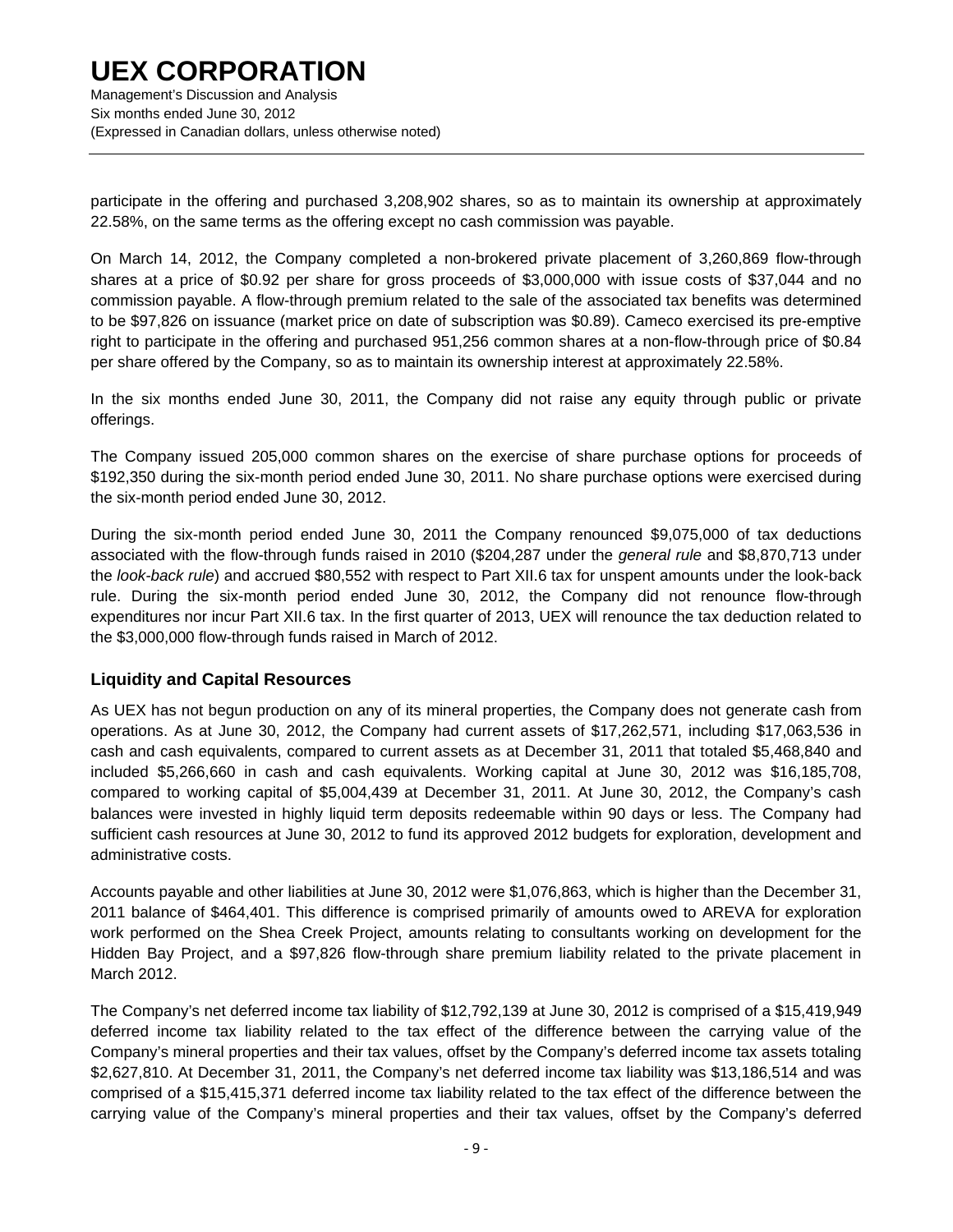(Expressed in Canadian dollars, unless otherwise noted)

income tax assets totaling \$2,228,857. The main reason for the decrease in the liability is that the tax carrying value of the mineral properties does not reflect the impact of amounts that will be renounced in the first quarter of 2013 and that significant exploration and development work completed at the Hidden Bay Project in the period was not funded by flow-through dollars.

### **Commitments**

In the normal course of business, the Company enters into contracts and performs business activities that give rise to commitments for future minimum payments. The Company has an obligation under an operating lease for its office premises until November 30, 2015. Future minimum lease payments as at June 30, 2012 are as follows:

|                           | 2012     | 2013     | 2014      | 2015     | 2016      |
|---------------------------|----------|----------|-----------|----------|-----------|
| Lease for office premises | \$28,887 | \$59.110 | \$ 60,566 | \$56,743 | \$<br>nıl |

The Company has no other financial commitments or obligations beyond those required to fund exploration with respect to \$3.0 million of flow-through monies raised in March of 2012, the maintenance of title to its mineral properties and its option agreement obligations to JCU. As at June 30, 2012, UEX estimated that it has spent approximately \$1.0 million of the \$3.0 million flow-through dollars on eligible exploration expenditures.

### **Off-Balance Sheet Arrangements**

The Company does not have any off-balance sheet arrangements.

#### **Financial Instruments**

The Company's financial instruments consist of cash and cash equivalents, amounts receivable and accounts payable and other liabilities. Interest income is recorded in the statement of operations and comprehensive loss. Cash and cash equivalents, as well as amounts receivable, are classified as loans and receivables, and accounts payable and other liabilities are classified as other financial liabilities and recorded at amortized cost using the effective interest rate method. In addition, any impairment of loans and receivables is deducted from amortized cost. The Company does not hold any derivative financial instruments.

The Company operates entirely in Canada and is not subject to any significant foreign currency risk. The Company's financial instruments are exposed to limited liquidity risk, credit risk and market risk.

Liquidity risk is the risk that the Company will not be able to meet its financial obligations as they fall due. The Company manages liquidity risk through the management of its capital structure. The Company's objective when managing capital is to safeguard the Company's ability to continue as a going concern in order to pursue the exploration and development programs on its mineral properties. The Company manages its capital structure, consisting of shareholders' equity, and makes adjustments to it, based on funds available to the Company, in order to support the exploration and development of its mineral properties. Historically, the Company has relied exclusively on the issuance of common shares for its capital requirements. Accounts payable and other liabilities are due within the current operating period.

Credit risk is the risk of an unexpected loss if a third party to a financial instrument fails to meet its contractual obligations. The Company's exposure to credit risk includes cash and cash equivalents and amounts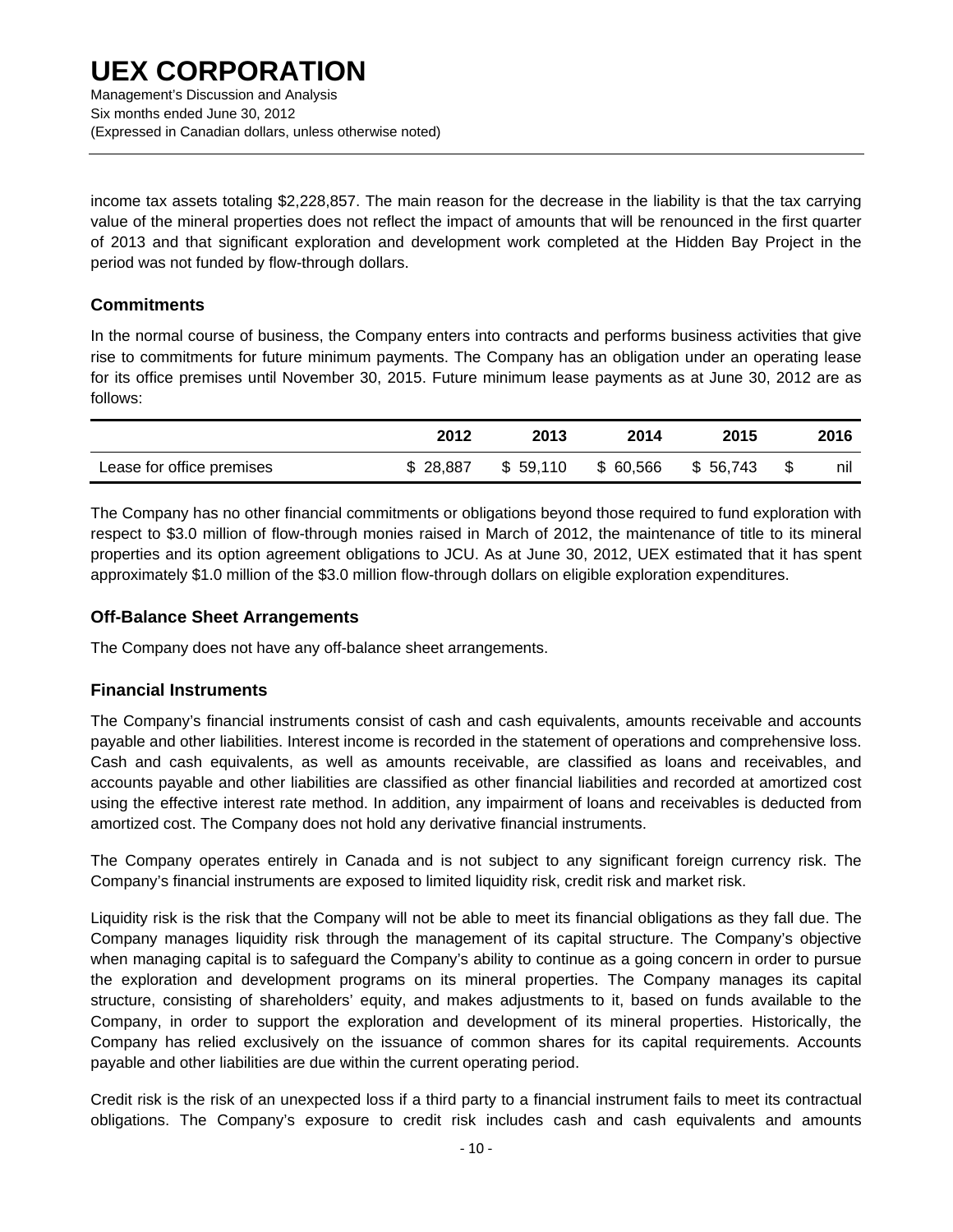Management's Discussion and Analysis Six months ended June 30, 2012 (Expressed in Canadian dollars, unless otherwise noted)

receivable. The Company reduces its credit risk by maintaining its bank accounts at large international financial institutions. The maximum exposure to credit risk is equal to the carrying value of cash and cash equivalents and amounts receivable. The Company's investment policy is to invest its cash in highly liquid short-term interest-bearing investments that are redeemable 90 days or less from the original date of acquisition.

Market risk is the risk that changes in market prices such as foreign exchange rates and interest rates will affect the Company's income. The Company is subject to interest rate risk on its cash and cash equivalents. The Company reduces this risk by investing its cash in highly liquid short-term interest-bearing investments that earn interest on a fixed rate basis.

The carrying values of amounts receivable and accounts payable and other liabilities are a reasonable estimate of their fair values because of the short period to maturity of these instruments.

### **Related Party Transactions**

The Company was involved in the following related party transactions for the six months ended June 30, 2012 and 2011:

|                                                               | Three months ended<br>June 30 |        |   |        | Six months ended<br>June 30 |        |    |         |
|---------------------------------------------------------------|-------------------------------|--------|---|--------|-----------------------------|--------|----|---------|
|                                                               |                               | 2012   |   | 2011   |                             | 2012   |    | 2011    |
| Other consultants <sup>(1)</sup>                              | \$                            | 9.775  | S | 23.865 | \$.                         | 34,618 | S  | 64,985  |
| Other consultants share-based payments <sup>(2)</sup>         |                               | 5,923  |   | 9,889  |                             | 9,483  |    | 9,889   |
| Panterra Geoservices Inc. <sup>(3)</sup>                      |                               | 7.750  |   | 11,500 |                             | 12,750 |    | 19,750  |
| Panterra Geoservices Inc. share-based payments <sup>(2)</sup> |                               | 22,753 |   | 33,639 |                             | 35,799 |    | 67,096  |
|                                                               | \$                            | 46,201 | S | 78,893 | \$                          | 92,650 | \$ | 161,720 |

<sup>(1)</sup> Other consultants include close members of the family of R. Sierd Eriks, UEX's Vice-President of Exploration, who provide geological consulting services with specific services invoiced as provided.

<sup>(2)</sup> Share-based compensation expense is the fair value of options granted which have been calculated using the Black-Scholes option-pricing model and the assumptions disclosed in Note 10(c) of the 2011 annual financial statements.

<sup>(3)</sup> Panterra Geoservices Inc. is a company owned by David Rhys, a member of the management advisory board that provides geological consulting services to the Company. The management advisory board members are not paid a retainer or fee; specific services are invoiced as provided.

### **Accounting Policies**

The accounting policies and methods employed by the Company determine how it reports its financial condition and results of operations, and may require management to make judgments or rely on assumptions about matters that are inherently uncertain. The Company's unaudited condensed interim results of operations are reported using policies and methods which are the same as those applied by the Company in its financial statements as at and for the year ended December 31, 2011. In preparing financial statements in accordance with International Accounting Standards ("IAS") 34 *Interim Financial Reporting*, as issued by the International Accounting Standards Board ("IASB"), management is required to make estimates and assumptions that affect the reported amounts of assets, liabilities, revenues and expenses for the period. Management reviews its estimates and assumptions on an ongoing basis using the most current information available.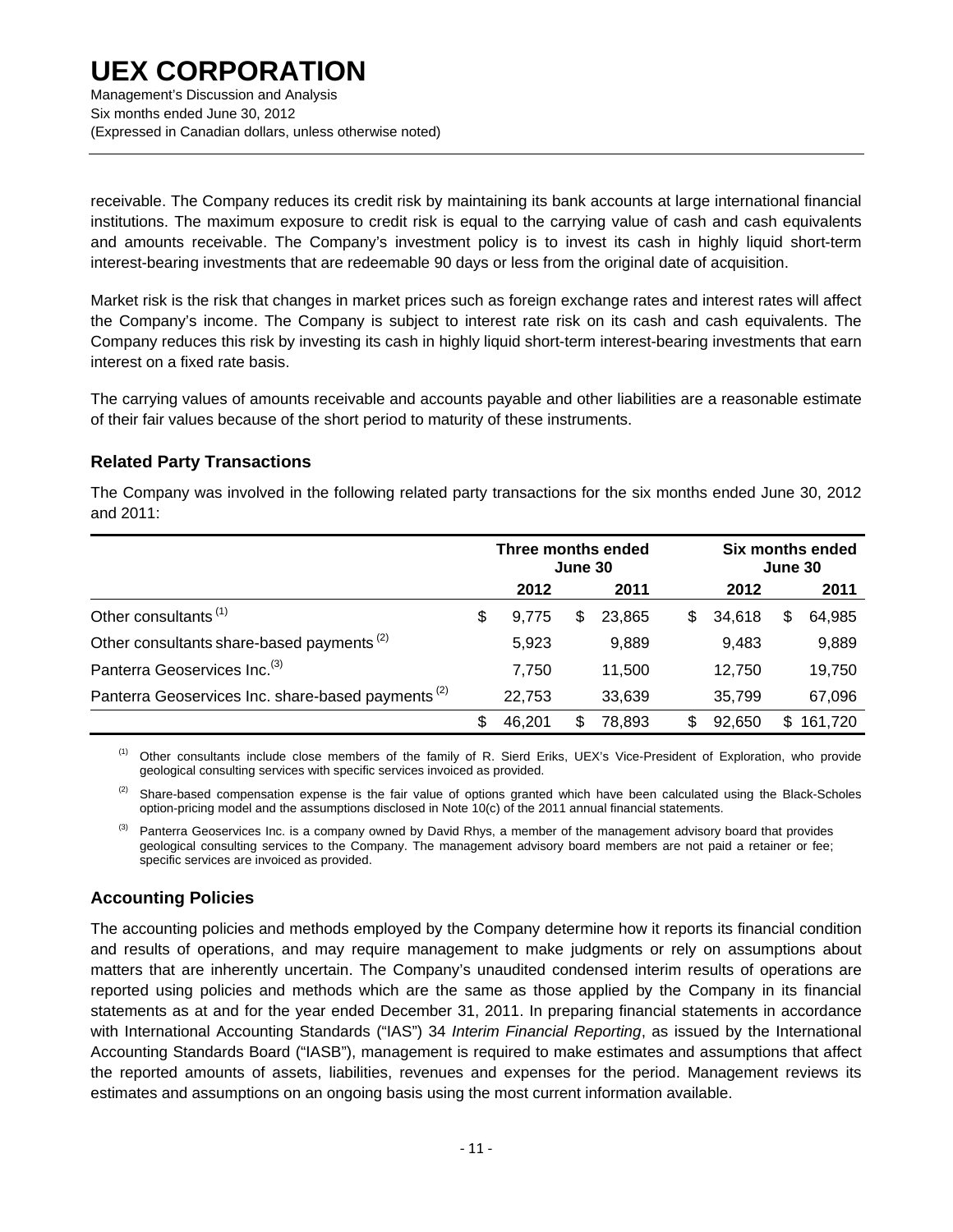Management's Discussion and Analysis Six months ended June 30, 2012 (Expressed in Canadian dollars, unless otherwise noted)

### **Critical Accounting Estimates**

The Company prepares its unaudited condensed interim financial statements in accordance with IAS 34 *Interim Financial Reporting*, as issued by the IASB, which requires management to estimate various matters that are inherently uncertain as of the date of the financial statements. Accounting estimates are deemed critical when a different estimate could have reasonably been used or where changes in the estimate are reasonably likely to occur from period to period, and would materially impact the Company's financial statements. The Company's significant accounting policies are discussed in the Company's 2011 annual financial statements. Critical estimates inherent in these accounting policies are discussed below.

### *Valuation of mineral properties*

The recovery of amounts shown for exploration and evaluation assets is dependent upon the discovery of economically recoverable resources, the ability of the Company to obtain financing to complete exploration and development of the properties, and on future profitable production or proceeds of disposition. The Company recognizes in income costs recovered on mineral properties when amounts received or receivable are in excess of the carrying amount. Upon transfer of exploration and evaluation assets into development properties, all subsequent expenditures on the exploration, construction, installation or completion of infrastructure facilities is capitalized within development properties.

All capitalized exploration and evaluation assets are monitored for indications of impairment. Where a potential impairment is indicated, assessments are performed for each area of interest. To the extent that the exploration expenditures are not expected to be recovered, this amount is recorded as a write-down of interest in mineral properties in the statement of operations and comprehensive loss in the period.

As at June 30, 2012, the market capitalization of UEX Corporation was below the carrying value of the Company's net assets which are primarily represented by mineral properties. The Company has reviewed recent arms-length transactions for the acquisition of uranium resources defined by National Instrument 43-101 and has concluded that the carrying value of the Company's net assets is supported.

#### *Environmental rehabilitation provision*

The Company recognizes the fair value of a liability for environmental rehabilitation in the period in which the Company is legally or constructively required to remediate, if a reasonable estimate of fair value can be made, based on an estimated future cash settlement of the environmental rehabilitation obligation, discounted at a pretax rate that reflects the current market assessments of the time value of money and the risks specific to the obligation. The environmental rehabilitation obligation is capitalized as part of the carrying amount of the associated long-lived asset and a liability is recorded. The environmental rehabilitation cost is amortized on the same basis as the related asset. The liability is adjusted for the accretion of the discounted obligation and any changes in the amount or timing of the underlying future cash flows. Significant judgements and estimates are involved in forming expectations of the amounts and timing of environmental rehabilitation cash flows. The Company has assessed each of its mineral projects and determined that no material environmental rehabilitations exist as the disturbance to date is minimal.

#### *Share-based payments*

The Company has a share option plan which is described in Note 10(c) of the unaudited condensed interim financial statements for the three and six months ended June 30, 2012. The fair value of all share-based awards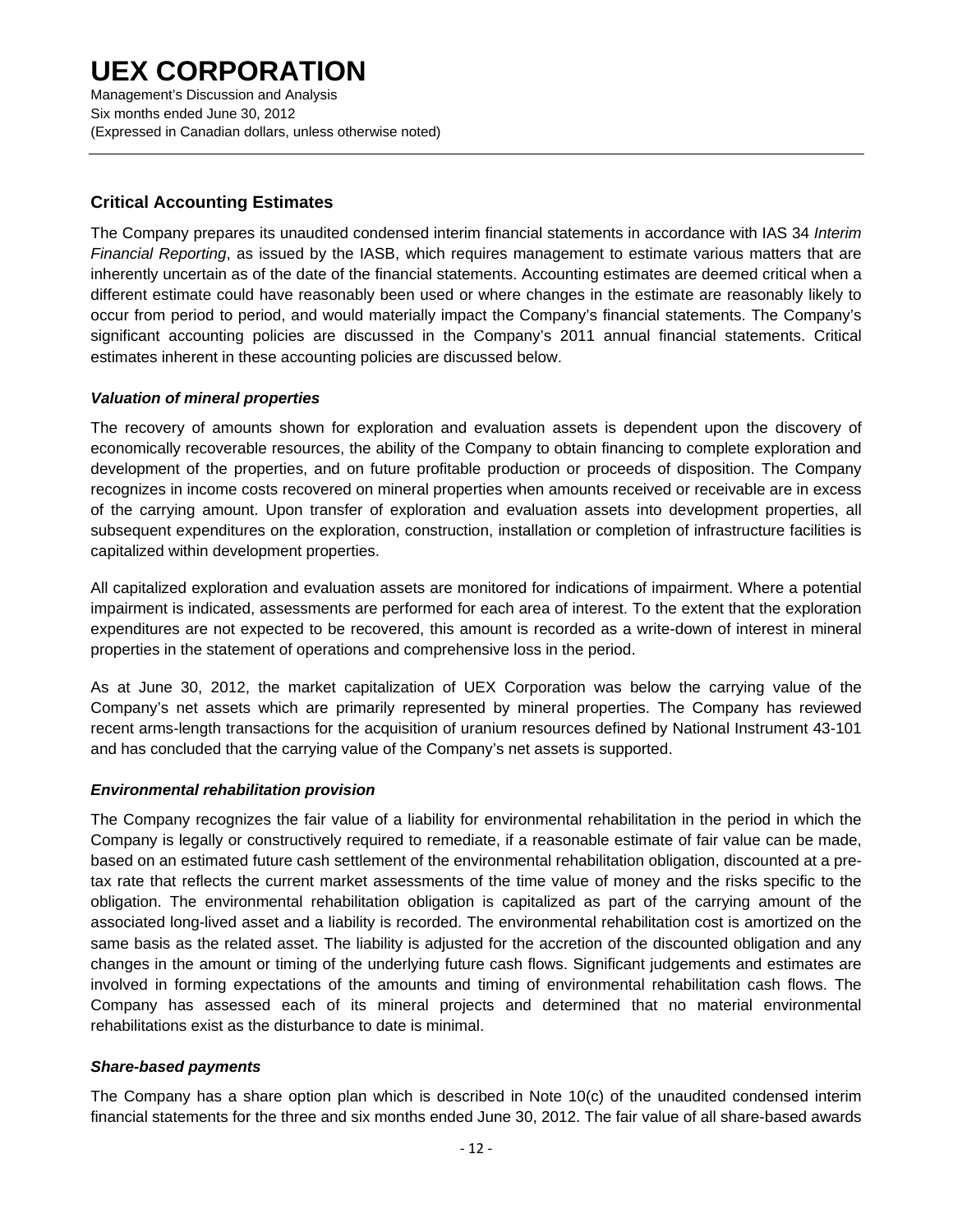Management's Discussion and Analysis Six months ended June 30, 2012 (Expressed in Canadian dollars, unless otherwise noted)

is estimated using the Black-Scholes option-pricing model at the grant date and amortized over the vesting periods. An individual is classified as an employee when the individual is an employee for legal or tax purposes (direct employee) or provides services similar to those performed by a direct employee, including directors of the Company. Share-based payments to non-employees are measured at the fair value of the goods or services received, or the fair value of the equity instruments issued if it is determined the fair value of the goods or services cannot be reliably measured, and are recorded at the date the goods or services are received. The amount recognized as an expense is adjusted to reflect the number of awards expected to vest.

None of the Company's awards call for settlement in cash or other assets. Upon the exercise of the share purchase options, consideration paid together with the amount previously recognized in the share-based payments reserve is recorded as an increase in share capital. The offset to the recorded cost is to share-based payments reserve. Consideration received on the exercise of share purchase options is recorded as share capital and the related share-based payments value in the reserve is transferred to share capital. Charges for share purchase options that are forfeited before vesting are reversed from share-based payments reserve. For those share purchase options that expire or are forfeited after vesting, the recorded value is transferred to retained earnings (deficit).

### **Recent Accounting Announcements**

The International Accounting Standards Board issued the following IFRSs with an effective date for year ends starting on or after January 1, 2013, with early adoption permitted:

- (i) IFRS 11, *Joint Arrangements* supersedes IAS 31, *Interests in Joint Ventures* and SIC-13, *Jointly Controlled Entities – Non-monetary Contributions by Venturers*
- (ii) IFRS 12, *Disclosure of Interests in Other Entities*
- (iii) IFRS 13, *Fair Value Measurement*

The Company intends to adopt these new IFRSs in its financial statements for the annual period beginning on January 1, 2013. The Company anticipates that the application of these standards will not have a material impact on the results and financial position of the Company.

The International Accounting Standards Board has amended IFRS 7 *Financial Instruments: Disclosure* ("IFRS 7") with an effective date for year ends starting on or after January 1, 2013, with regards to risks arising from financial instruments. The changes to IFRS 7 require companies to provide the same level of disclosure as is provided internally to key management personnel. It is expected that the amendment to IFRS 7 will increase the current level of disclosure relating to transfers of financial assets.

The International Accounting Standards Board has issued IFRS 9 *Financial Instruments* ("IFRS 9") to replace IAS 39 *Financial Instruments*. IFRS 9 has an effective date for year ends starting on or after January 1, 2015, with early adoption permitted. The Company intends to adopt IFRS 9 in its financial statements for the annual period beginning on January 1, 2015. The Company does not expect IFRS 9 to have a material impact on the financial statements. The classification and measurement of the Company's financial assets is not expected to change under IFRS 9 because of the nature of the Company's operations and the types of financial assets that it holds.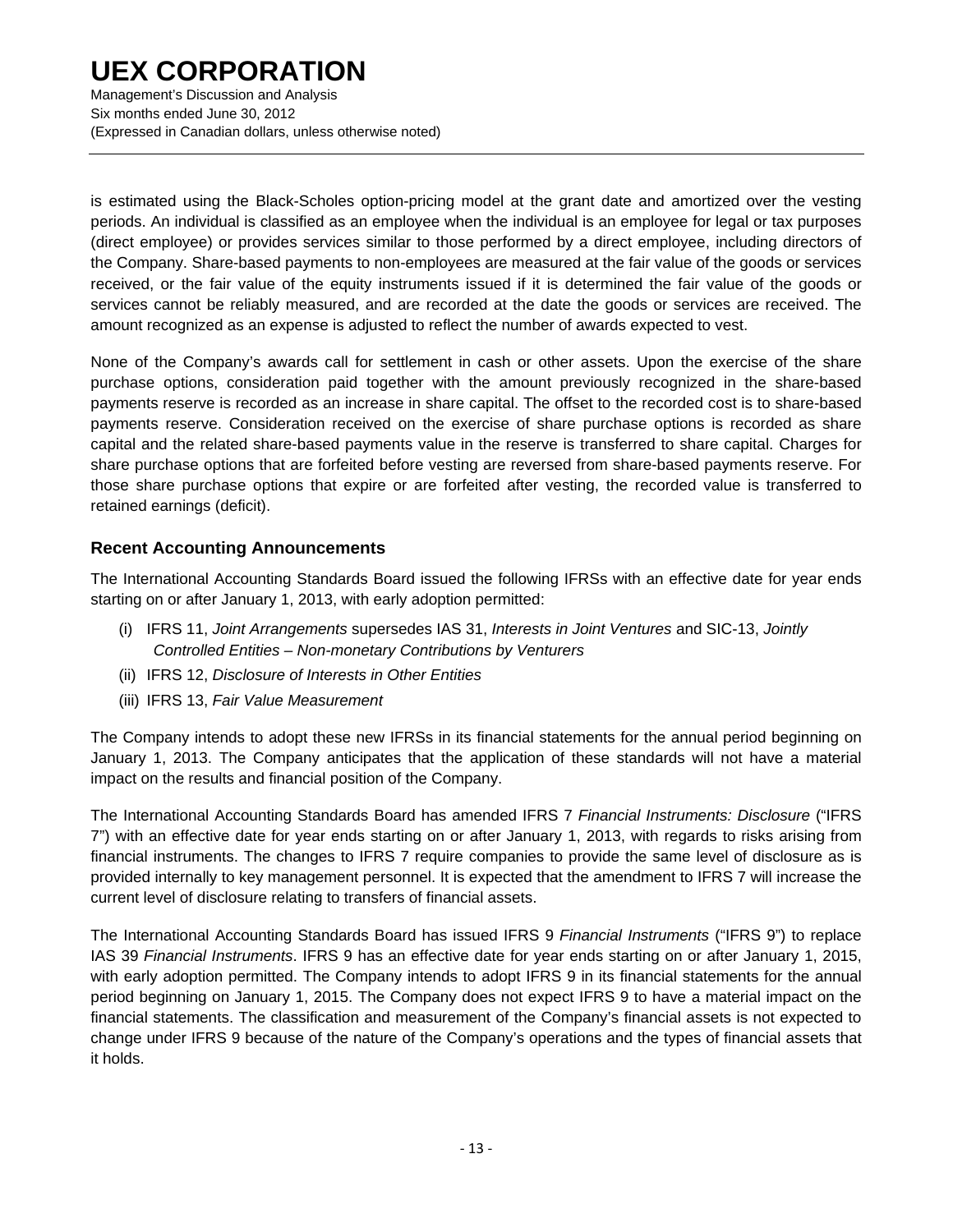(Expressed in Canadian dollars, unless otherwise noted)

### **Mineral Resource Estimates**

Tables 1 and 2 show respective summaries of UEX's Indicated and Inferred Mineral Resource Estimates by deposit.

| UEA COI por ation – indicated mineral Resource Estimates |               |                       |             |                               |  |
|----------------------------------------------------------|---------------|-----------------------|-------------|-------------------------------|--|
| <b>Deposit</b>                                           | <b>Tonnes</b> | Grade<br>$U_3O_8$ (%) |             | UEX's share<br>$U_3O_8$ (lbs) |  |
| Kianna <sup>(4)</sup>                                    | 713,000       | 1.442                 | 22,665,000  | 11,105,850                    |  |
| Anne <sup>(4)</sup>                                      | 484,500       | 2.368                 | 25,294,000  | 12,394,550                    |  |
| Colette <sup>(4)</sup>                                   | 675,100       | 1.049                 | 15,613,000  | 7,650,370                     |  |
| <b>Shea Creek Totals</b>                                 | 1,872,600     | 1.540                 | 63,572,000  | 31,150,280                    |  |
| Horseshoe <sup>(5)</sup>                                 | 5,119,700     | 0.203                 | 22,895,000  | 22,895,000                    |  |
| Raven <sup>(5)</sup>                                     | 5,173,900     | 0.107                 | 12,149,000  | 12,149,000                    |  |
| West Bear <sup>(5)</sup>                                 | 78,900        | 0.908                 | 1,579,000   | 1,579,000                     |  |
| <b>Hidden Bay Totals</b>                                 | 10,372,500    | 0.160                 | 36,623,000  | 36,623,000                    |  |
| <b>TOTALS</b>                                            | 12,245,100    | 0.371                 | 100,195,000 | 67,773,280                    |  |

**TABLE 1 UEX Corporation – Indicated Mineral Resource Estimates (1) (2) (3)**

**TABLE 2 UEX Corporation – Inferred Mineral Resource Estimates (1) (2) (3)**

| <b>Deposit</b>           | <b>Tonnes</b> | Grade<br>$U_3O_8$ (%) | Total<br>$U_3O_8$ (lbs) | UEX's share<br>$U_3O_8$ (lbs) |
|--------------------------|---------------|-----------------------|-------------------------|-------------------------------|
| Kianna <sup>(4)</sup>    | 573,100       | 1.360                 | 17,184,000              | 8,420,160                     |
| Anne <sup>(4)</sup>      | 299.300       | 0.674                 | 4,448,000               | 2,179,520                     |
| Colette <sup>(4)</sup>   | 196,500       | 0.668                 | 2,893,000               | 1,417,570                     |
| <b>Shea Creek Totals</b> | 1,068,900     | 1.041                 | 24,525,000              | 12,017,250                    |
| Horseshoe <sup>(5)</sup> | 287,000       | 0.166                 | 1,049,000               | 1,049,000                     |
| Raven <sup>(5)</sup>     | 822,200       | 0.092                 | 1,666,000               | 1,666,000                     |
| <b>Hidden Bay Totals</b> | 1,109,200     | 0.111                 | 2,715,000               | 2,715,000                     |
| <b>TOTALS</b>            | 2,178,100     | 0.567                 | 27,240,000              | 14,732,250                    |

#### **Notes:**

- (1) The mineral resource estimates follow the requirements of *National Instrument 43-101 Standards of Disclosure for Mineral Projects* and classifications follow CIM definition standards.
- (2) The Shea Creek mineral resources were estimated at a cut-off of  $0.30\%$  U<sub>3</sub>O<sub>8</sub>.
- (3) The Hidden Bay mineral resources were estimated at a cut-off of  $0.05\%$  U<sub>3</sub>O<sub>8</sub>.
- (4) The Shea Creek mineral resource estimates are included in the Shea Creek Technical Report with an effective date of May 26, 2010 which was filed on SEDAR at *www.sedar.com* on July 9, 2010.
- (5) The Hidden Bay mineral resource estimates are included in the Hidden Bay Report with an effective date of February 15, 2011 which was filed on SEDAR at *www.sedar.com* on February 23, 2011.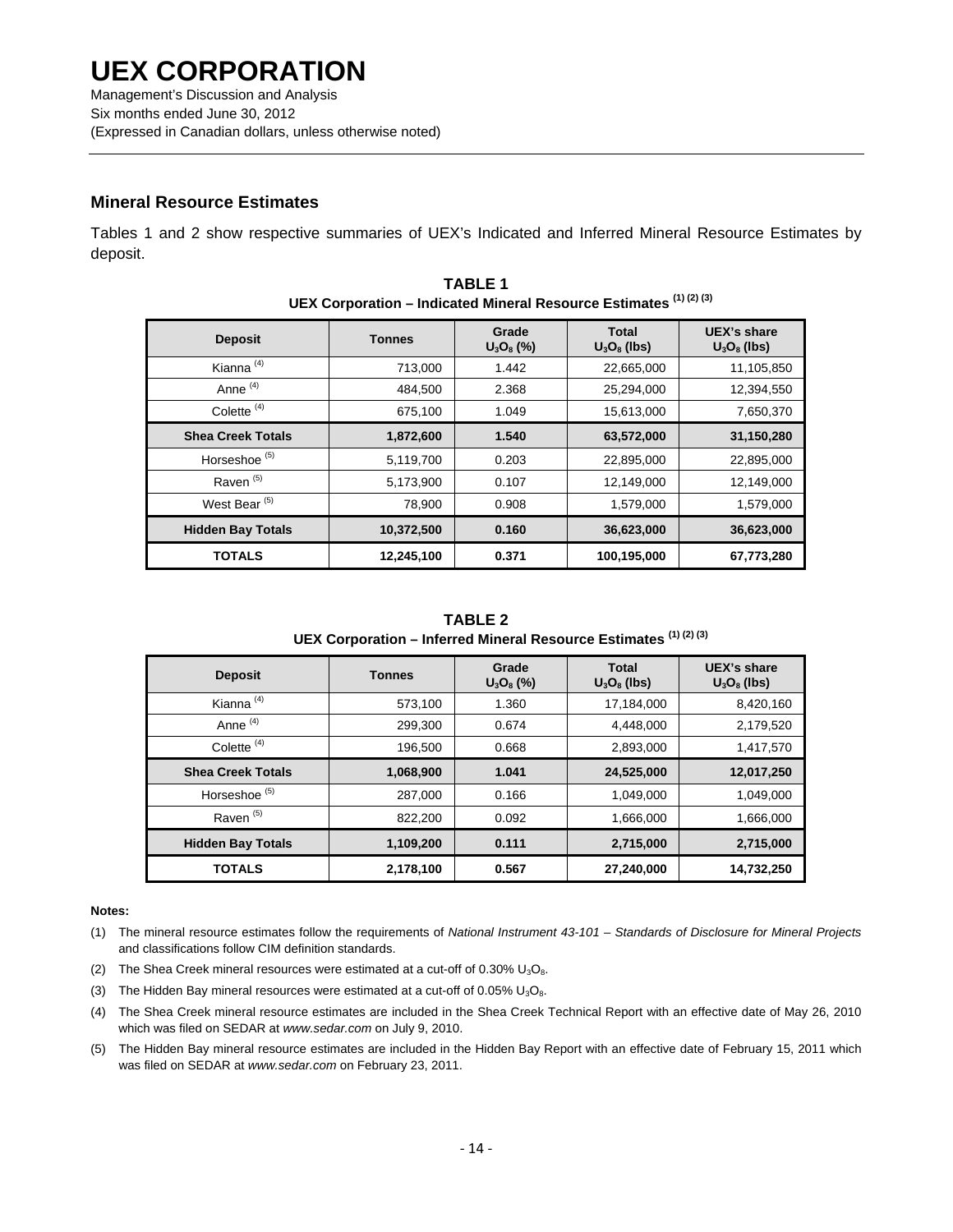Management's Discussion and Analysis Six months ended June 30, 2012 (Expressed in Canadian dollars, unless otherwise noted)

### **Exploration and Development Activities**

The following is a general discussion of UEX's recent exploration and development activities. Mineral resources that are not mineral reserves do not have demonstrated economic viability. For more detailed information regarding UEX's exploration projects, please refer to UEX's current Annual Information Form, available at *www.sedar.com*, or to UEX's website at *www.uex-corporation.com*.

### **Western Athabasca Projects: Shea Creek**

The Shea Creek Project ("Shea Creek") is one of the ten 49%-owned Western Athabasca Projects joint ventured with AREVA, the operator, which also include the Douglas River, Erica, Alexandra, Mirror River, Laurie, Nikita, Uchrich, James Creek and Brander Lake projects.

Shea Creek is the flagship exploration property among the Western Athasbasca Projects, consisting of 11 claims totaling 19,581 hectares (48,386 acres) and is host to the following deposits:

- Kianna Deposit ("Kianna");
- Anne Deposit ("Anne");
- Colette Deposit ("Colette"); and
- 58B Deposit ("58B").

Located in northwest Saskatchewan, just south of AREVA's former Cluff Lake mine, Shea Creek hosts the largest undeveloped uranium resources in the Athabasca Basin. High-grade uranium is distributed along a 3-kilometre long strike length at the north end of the 33-kilometre long Saskatoon Lake Conductor. The deposits at Shea Creek show three styles of mineralization: unconformity-hosted, basement-hosted and perched. Access is provided year-round by Provincial Highway 955 and by air. Field exploration is currently based from the former Cluff Lake mine camp. The Cluff Lake mine produced over 62 million pounds of  $U_3O_8$  during its successful 22 years of operation.

In 2004, UEX entered into an agreement with AREVA to fund C\$30 million of exploration costs in exchange for a 49% interest in the Western Athabasca Projects, which include Shea Creek. AREVA continued to act as operator. The Kianna Deposit was identified in 2006, and UEX successfully met its funding target and earned its 49% interest in 2007. The 58B Deposit was identified in 2010.

Resources at the Kianna, Anne, and Colette deposits have been estimated as at December 31, 2009 following National Instrument 43-101 ("N.I. 43-101") guidelines. The deposits contain an estimated 63.5 million pounds  $U_3O_8$  Indicated Mineral Resources and 24.5 million pounds  $U_3O_8$  Inferred Mineral Resources at a cut-off of 0.30% U<sub>3</sub>O<sub>8</sub>. The resources at Shea Creek are open in almost every direction and have excellent potential for significant expansion.

Total expenditures to the end of 2011 by UEX on exploration and development at Shea Creek were C\$36.8 million and C\$7.4 million, respectively, with approximately 229,000 metres of drilling completed.

Total expenditures to June 30, 2012 by UEX on exploration and development at Shea Creek were C\$37.7 million and C\$7.4 million, respectively, with approximately 232,000 metres of drilling completed.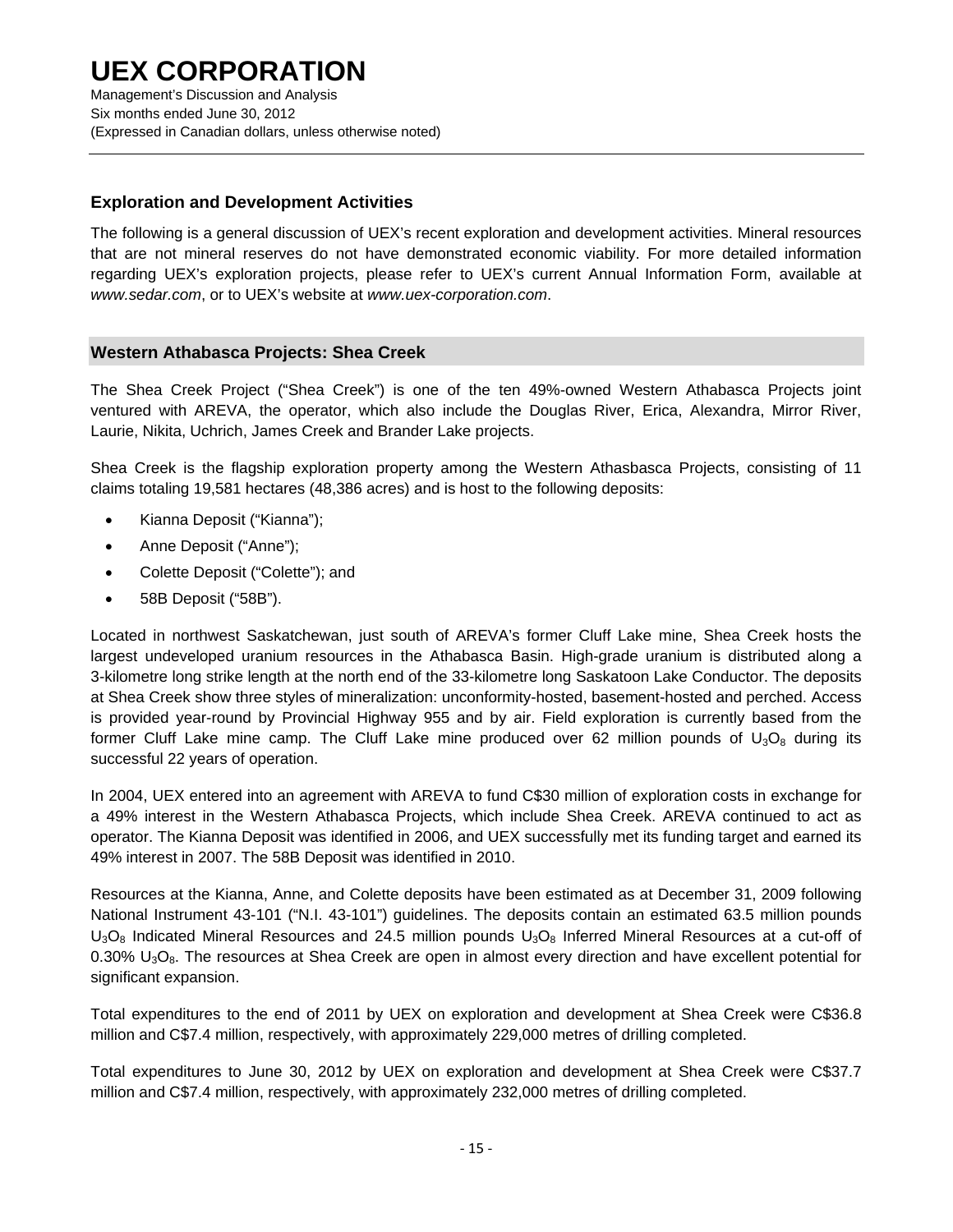### **Western Athabasca Projects: 2012 Exploration Program**

The 2012 exploration program has an approved budget of \$6.0 million, for which UEX is responsible for its 49% share, or \$2.94 million.

In the first quarter of 2012, the Company and AREVA completed the planning and permitting on the drilling program at Shea Creek. Also in the first quarter, geochemical results from the 2011 drilling campaign were received and were compiled into the joint ventures database. The exploration program commenced in mid-April 2012 and utilized two drills. AREVA field staff arrived on site April 16<sup>th</sup> to re-open the camp and TEAM Drilling arrived on April 17<sup>th</sup> with their equipment and a five-man crew. Exploration drilling at Colette began shortly thereafter with two shifts on the drill. A second drill was mobilized in mid-May to drill selected targets at 58B, also with two shifts on the second drill. As exploration at Colette and 58B have concluded for the 2012 season, the two drills operating on the project are currently being moved to the Kianna Deposit to test basement mineralization discovered in 2011 which lies north of the main Kianna basement zone.

Exploration will comprise at least 25 drill holes which will test extensions and open areas of mineralization at the Kianna, Colette and 58B deposits as well as untested portions of the Shea Creek corridor along the Saskatoon Lake graphitic conductor between the 58B and Kianna deposits. At June 30, 2012, \$1.76 million of the 2012 exploration budget had been expended, of which UEX's share totaled approximately \$0.86 million. At August 7, 2012, approximately \$3.0 million of the budget has been expended, of which UEX's share totals approximately \$1.47 million.

This drilling program to date has met its objectives to confirm the continuity of mineralization in the northern portion of the Colette Deposit and further delineate the 58B Deposit. Highlights of the program are as follows:

- Confirmation that the higher grade unconformity and perched mineralization in the northern portion of the Colette Deposit is continuous over a lateral area of at least 100 x 50 metres and extends up to 25 metres above the unconformity; and
- Further definition of northern portions of the 58B Deposit at the unconformity and better constraint of the distribution of basement mineralization.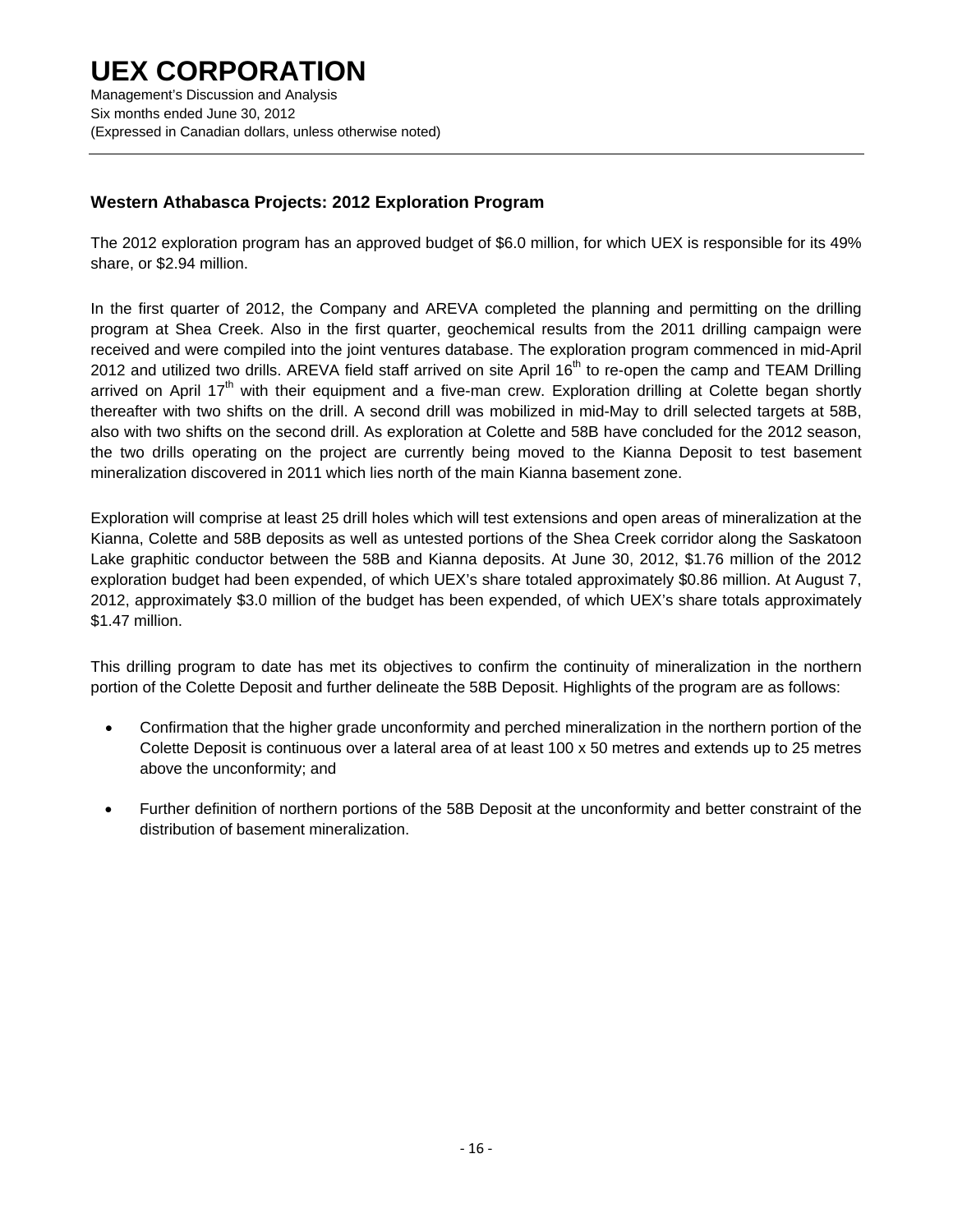Management's Discussion and Analysis Six months ended June 30, 2012 (Expressed in Canadian dollars, unless otherwise noted)

### *Drilling Results – Colette Deposit*

Ten directional drill cuts were recently completed at the Colette Deposit. Mineralized intersections in holes SHE-66-4 to SHE-66-13 confirm the continuity of higher grade unconformity and perched mineralization in the northern portion of the Colette Deposit. The mineralization largely straddles the basal Athabasca unconformity ("UC") and also occurs perched ("P") above the unconformity. Highlights of the drill results with a gradethickness product of greater than 1.0 and grades of greater than  $0.2\%$  eU<sub>3</sub>O<sub>8</sub> include:

| SHE-66-4:       | (P)  | 0.27% $eU_3O_8$ over 5.0 metres, including  |
|-----------------|------|---------------------------------------------|
|                 |      | 0.45% $eU_3O_8$ over 2.5 metres;            |
|                 | (UC) | 0.98% $eU_3O_8$ over 19.4 metres, including |
|                 |      | 1.25% $eU_3O_8$ over 11.5 metres;           |
| SHE-66-5:       | (UC) | 0.32% $eU_3O_8$ over 9.5 metres, including  |
|                 |      | 0.92% $eU_3O_8$ over 1.5 metres;            |
| SHE-66-6:       | (UC) | 0.76% $eU_3O_8$ over 4.3 metres;            |
| SHE-66-7:       | (UC) | 0.29% $eU_3O_8$ over 9.1 metres, including  |
|                 |      | 0.54% $eU_3O_8$ over 2.0 metres, and        |
|                 |      | 0.58% $eU_3O_8$ over 1.9 metres;            |
| SHE-66-8:       | (UC) | 0.27% $eU_3O_8$ over 11.1 metres, including |
|                 |      | 0.50% $eU_3O_8$ over 2.4 metres, and        |
|                 |      | 0.67% $eU_3O_8$ over 1.5 metres;            |
| SHE-66-9:       | (P)  | 0.60% $eU_3O_8$ over 11.5 metres, including |
|                 |      | 0.78% $eU_3O_8$ over 5.9 metres, and        |
|                 |      | 0.49% $eU_3O_8$ over 4.6 metres;            |
|                 | (UC) | 1.37% $eU_3O_8$ over 1.5 metres;            |
| SHE-66-10:      | (P)  | 1.96% $eU_3O_8$ over 10.9 metres,           |
|                 | (UC) | 0.62% $eU_3O_8$ over 3.1 metres;            |
| SHE-66-11:      | (UC) | 0.45% $eU_3O_8$ over 4.9 metres, including  |
|                 |      | 0.68% $eU_3O_8$ over 3.0 metres;            |
| SHE-66-13: (UC) |      | 0.95% $eU_3O_8$ over 5.2 metres.            |

Drill holes SHE-66-4 to SHE-66-13 were designed to follow up on successful drilling results from the SHE-66 series drill holes at Colette obtained in 2011. These included intervals of 1.28% eU<sub>3</sub>O<sub>8</sub> over 26.0 metres in drill hole SHE-66-2 and 1.22%  $eU_3O_8$  over 27.9 metres in drill hole SHE-66-3.

These drill holes continue to define a thick flat-lying lens of mineralization at the unconformity which, on the basis of its overall morphology, suggests that the new intercepts are within 90% of true thickness. Mineralization is open to the northeast in the direction of UEX's and AREVA's Douglas River Project.

In addition to the unconformity mineralization, drill holes SHE-66-4, SHE-66-9 and SHE-66-10 intersected perched mineralization grading 0.27% eU<sub>3</sub>O<sub>8</sub> over 5.0 metres, including 0.45% eU<sub>3</sub>O<sub>8</sub> over 2.5 metres, 0.60%  $eU_3O_8$  over 11.5 metres, including 0.78% eU<sub>3</sub>O<sub>8</sub> over 5.9 metres and 1.96% eU<sub>3</sub>O<sub>8</sub> over 10.9 metres, respectively.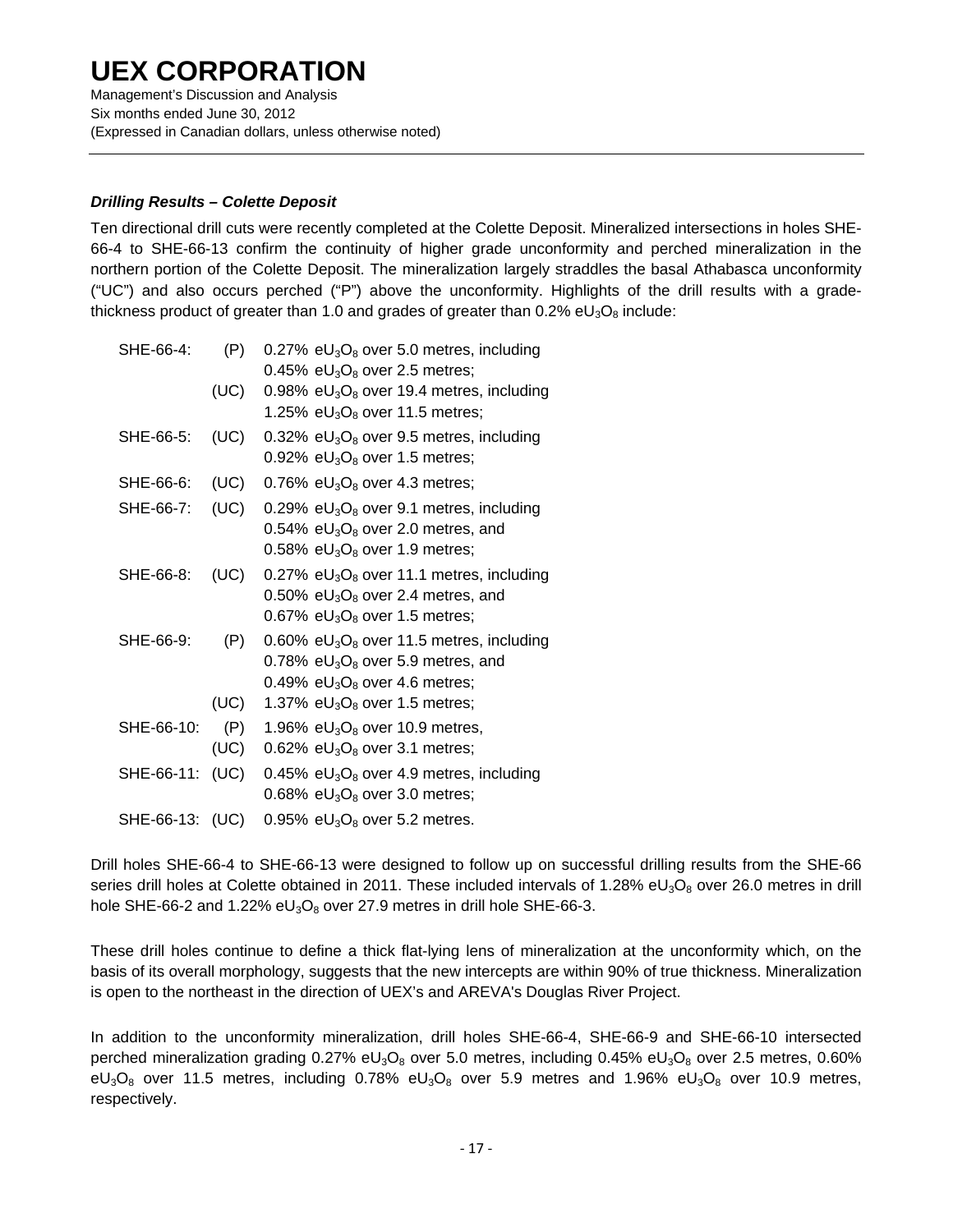Management's Discussion and Analysis Six months ended June 30, 2012 (Expressed in Canadian dollars, unless otherwise noted)

### *Drilling Results – 58B Deposit*

Five drill holes were completed during the 2012 exploration program at 58B, an emerging new deposit identified during 2010 and located in an area between the Kianna and Colette deposits.

The 58B Deposit was not included in the May 2010 N.I. 43-101 mineral resource estimate. Previously reported drilling in 2010 includes unconformity and basement intercepts of 6.53% eU<sub>3</sub>O<sub>8</sub> over 1.6 metres in drill hole SHE-133-5, 2.13% eU<sub>3</sub>O<sub>8</sub> over 10.6 metres in drill hole SHE-133-7, 6.55% eU<sub>3</sub>O<sub>8</sub> over 2.4 metres in drill hole SHE-133-4 and 1.32%  $eU_3O_8$  over 5.8 metres in drill hole SHE-133-11.

Drilling during 2012 in the 58B area was designed to test down dip and lateral extensions of basement mineralization and the extent and continuity of overlying unconformity mineralization. Significant intercepts with a grade-thickness product of greater than 0.5 and grades of greater than  $0.2\%$  eU<sub>3</sub>O<sub>8</sub> include the following:

| SHE-104-9: (UC)  | 0.44% $eU_3O_8$ over 6.2 metres;                      |
|------------------|-------------------------------------------------------|
| SHE-104-10: (UC) | 0.49% $eU_3O_8$ over 1.2 metres,                      |
| (B)              | 0.23% $eU_3O_8$ over 10.0 metres, and                 |
| (B)              | 0.35% $eU_3O_8$ over 6.3 metres;                      |
|                  | SHE-104-11: (UC) 2.12% $eU_3O_8$ over 2.3 metres, and |
| (UC)             | 0.65% $eU_3O_8$ over 1.8 metres;                      |
|                  | SHE-133-13: (B) 2.27% $eU_3O_8$ over 1.2 metres;      |

The new 58B results further define northern portions of the mineralized zone at the unconformity and better constrain the distribution of basement mineralization. Broad areas of the highly prospective structural corridor hosting the 58B Deposit that lie between the Kianna and Colette deposits remain sparsely tested and will be the subject of additional drilling in future programs.

Following completion of the 2012 exploration program and the receipt of the geochemical results from that program, UEX intends to update the mineral resource estimates for the Shea Creek deposits incorporating the drilling results from the 2010, 2011 and 2012 drilling campaigns.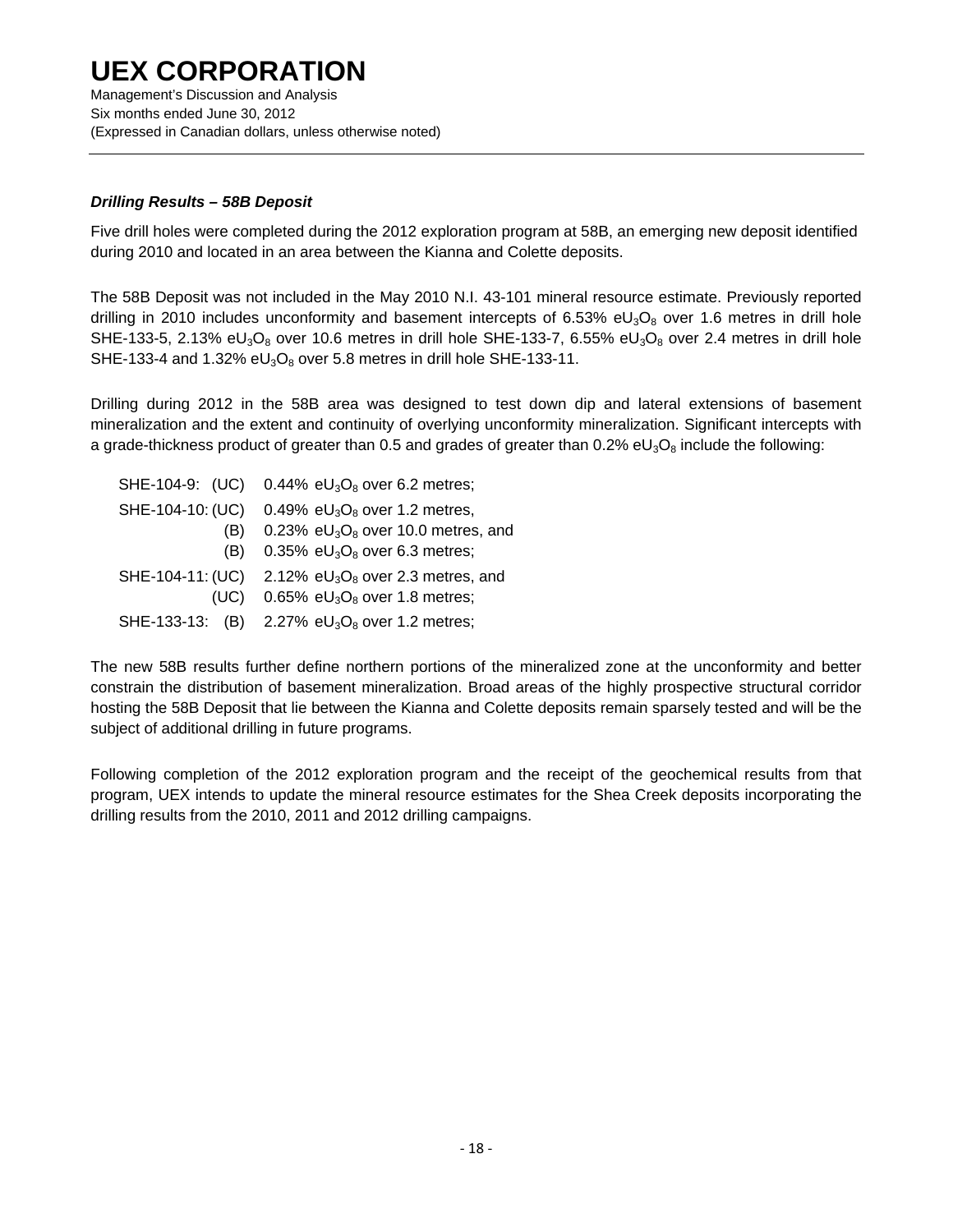Management's Discussion and Analysis Six months ended June 30, 2012 (Expressed in Canadian dollars, unless otherwise noted)



### **2012 Shea Creek Drill Targets**

The following areas have been or will be targeted:

- **North Colette:** Ten directional drill cuts (SHE-66-4 to SHE-66-13) have been completed to test the open extensions of thick intercepts of unconformity mineralization encountered in the 2011 program, which included intervals of 1.28% eU<sub>3</sub>O<sub>8</sub> over 26.0 metres in drill hole SHE-66-2 and 1.22% eU<sub>3</sub>O<sub>8</sub> over 27.9 metres in drill hole SHE-66-3. The drilling has confirmed that the higher grade unconformity and perched mineralization in the northern portion of the Colette Deposit is continuous over a lateral area of at least 100 x 50 metres and extends up to 25 metres above the unconformity. Mineralization is open to the northeast in the direction of UEX's and AREVA's Douglas River Project.
- **Kianna Deposit:** Continued testing of basement mineralization discovered in 2011 which lies north of the main Kianna basement zone is planned. Drilling in 2011 has identified a new zone which extends from the north side of the Kianna main basement zone and may join with a second steeply dipping mineralized structure to the north. This new zone, which lies outside of the Kianna mineral resource estimate, has returned broad intercepts of mineralization including 1.28% eU<sub>3</sub>O<sub>8</sub> over 25.1 metres in drill hole SHE-130-4 and 0.81%  $eU_3O_8$  over 32.0 metres in drill hole SHE-130-12, for which true widths have not yet been determined. The 2012 drilling is targeting these areas, as well as exploring the continuity of higher grade portions of unconformity and basement mineralization to the south.
- **58B Deposit:** The 58B Deposit lies between Kianna and Colette, and to date sufficient drilling has not been completed to estimate a mineral resource. Five directional drill cuts were completed during the 2012 exploration program to test basement mineralization where multiple high-grade veins had been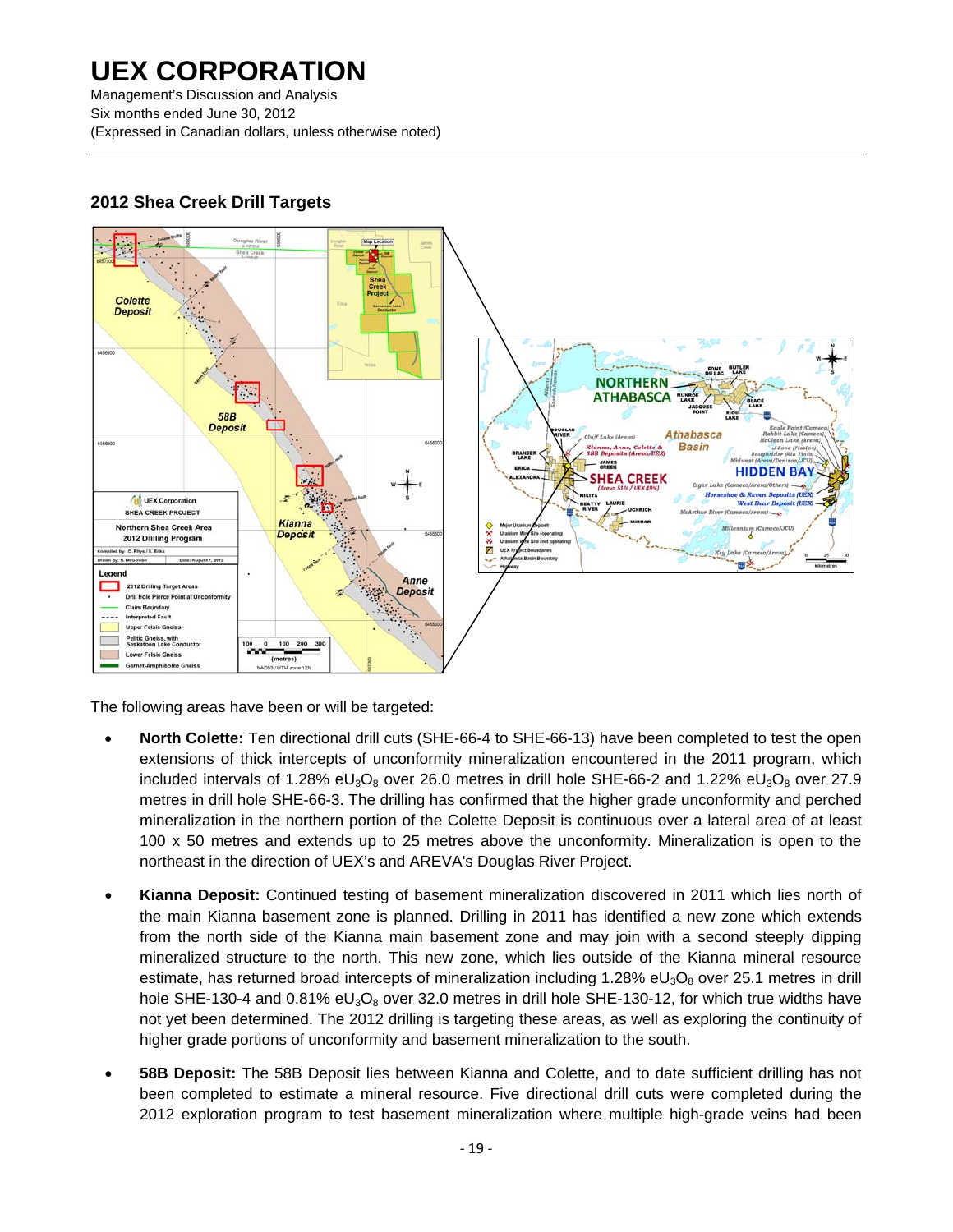intersected, including 6.53%  $U_3O_8$  over 1.6 metres in drill hole SHE-133-5. Drilling also tested the extent and continuity of overlying unconformity mineralization.

• **Area between the 58B and Kianna deposits:** The partial definition of the 58B Deposit in 2010 highlighted the significant exploration potential of the Shea Creek mineralization trend along the Saskatoon Lake Conductor. The 700-metre strike length between the Kianna and 58B deposits remains sparsely tested. The possibility exists for the discovery of unconformity mineralization in this area and to potentially connect the Kianna and 58B deposits. Drilling in 2012 is planned for the area immediately south of the 58B Deposit.

#### **Beatty River Project**

Beatty River consists of seven claims totaling 6,688 hectares (16,526 acres) located in the western Athabasca Basin approximately 40 kilometres south of the Shea Creek deposits. At present, AREVA, the operator, owns a 50.7% interest and JCU owns a 49.3% interest in Beatty River. UEX entered into an agreement dated June 15, 2004 with JCU wherein JCU granted UEX an option to acquire a 25% interest in Beatty River. Under the agreement, UEX would earn a 25% interest in Beatty River by funding \$865,000 in exploration expenditures by December 31, 2013. Expenditures under this agreement by UEX to June 30, 2012 amounted to \$851,836.

The 2012 budget of \$40,000, of which UEX's share is approximately \$20,000, will involve a small target-generation compilation in which all of the existing geophysical surveys, geochemistry and drilling will be assessed to generate a prioritized plan for future work on the project.

#### **Hidden Bay Project**

UEX operates its 100%-owned Hidden Bay Project ("Hidden Bay"), which consists of 41 claims totaling 57,024 hectares (140,909 acres) and is host to the following deposits:

- Horseshoe Deposit ("Horseshoe");
- Raven Deposit ("Raven"); and
- West Bear Deposit ("West Bear").

Hidden Bay was acquired from Cameco upon UEX's formation in 2002 establishing Cameco's initial equity position in UEX. Extensive drilling programs were conducted on the property in the following years, leading to the release of a mineral resource estimate for Horseshoe, Raven and West Bear in 2009.

Located in northeast Saskatchewan, the Hidden Bay property hosts the sixth largest undeveloped uranium resource in the Athabasca Basin. Resources at Horseshoe and Raven have been estimated following N.I. 43-101 guidelines. These deposits contain an estimated 35.0 million pounds  $U_3O_8$  Indicated Mineral Resources and 2.7 million pounds  $U_3O_8$  Inferred Mineral Resources at a cut-off grade of 0.05%  $U_3O_8$ . West Bear contains an additional 1.6 million pounds  $U_3O_8$  in the Indicated category at a cut-off grade of 0.05%  $U_3O_8$ .

The Preliminary Assessment Technical Report, prepared by SRK Consulting, found the economics of mining the Horseshoe and Raven deposits to be "very robust." The base case economic scenario of \$60 (US) per pound of  $U_3O_8$  would yield an estimated C\$246 million in earnings before interest and taxes.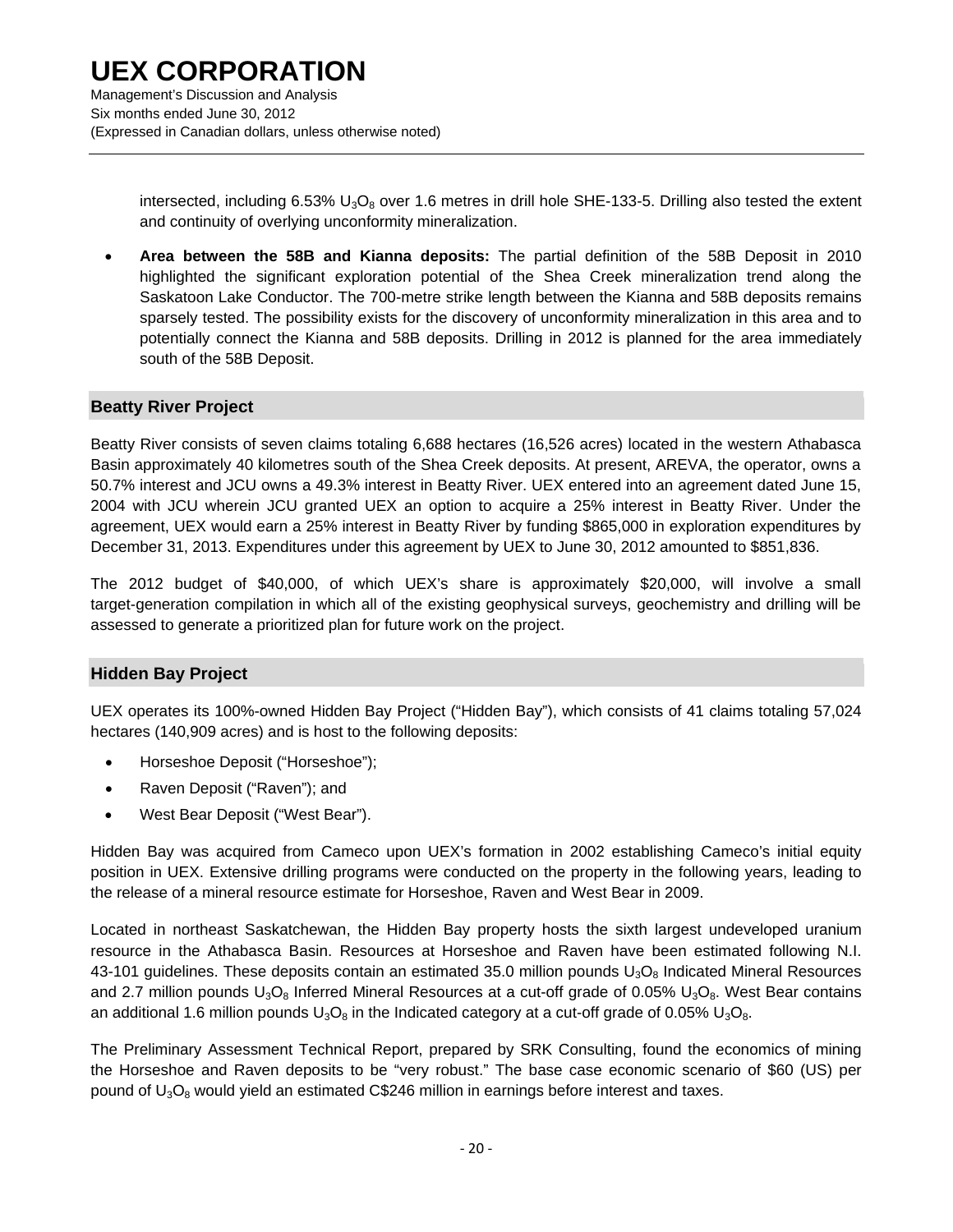Management's Discussion and Analysis Six months ended June 30, 2012 (Expressed in Canadian dollars, unless otherwise noted)

The proximity of Horseshoe and Raven to uranium milling facilities operated by Cameco and AREVA provide opportunities for potential toll milling arrangements. The principal hydroelectric transmission lines that service both of these mill facilities also pass 3 kilometres to the north of the deposits. The Raven pit may provide further cost-savings potential should it prove viable as a tailings facility. The PA addresses these possible benefits in addition to numerous other opportunities for the improvement of economics at Hidden Bay.

Total expenditures to the end of 2011 by UEX on exploration and development at Hidden Bay were C\$58.5 million and C\$5.1 million, respectively, with approximately 484,000 metres of drilling completed.

### **Hidden Bay Project: 2012 Exploration and Development Programs**

UEX completed a 2,898-metre drilling program consisting of 10 drill holes in the winter of 2012. The drilling program tested additional geological and geophysical targets in the vicinity of the Horseshoe and Raven deposits. These additional outlying exploration targets included areas with resistivity and gravity anomalies similar to those at the Horseshoe and Raven deposits, which suggest the possibility of new zones of clay alteration that may be associated with uranium mineralization. This drill program also tested structural targets where projections of known faults (such as the Dragon Lake Fault) may extend across potentially favourable lithologies that form preferential hosts to uranium mineralization in other parts of the property.

Significant intercepts from the winter 2012 program with a grade-thickness product of greater than 0.02 and grades of greater than  $0.02\%$  U<sub>3</sub>O<sub>8</sub> include:

HR-018:  $0.055\%$  U<sub>3</sub>O<sub>8</sub> over 1.0 metre; HR-019: 0.053%  $U_3O_8$  over 1.0 metre; HR-020: 0.021%  $U_3O_8$  over 1.0 metre, 0.031%  $U_3O_8$  over 1.0 metre, 0.029%  $U_3O_8$  over 3.0 metres and 0.021%  $U_3O_8$  over 1.0 metre; HR-021:  $0.021\% \text{ U}_3\text{O}_8$  over 1.0 metre.

UEX is committed to advancing the Hidden Bay Project and, in this regard, has engaged SRK Consulting to conduct engineering studies on the Horseshoe, Raven and West Bear deposits. These studies will further examine the economic viability of mining the Horseshoe and Raven deposits as a combined open pit and underground ramp access operation and assess a variety of processing options as well as the suitability of the Raven pit as a tailings management facility. This work follows on the previously released Preliminary Assessment which was completed in February 2011 (see UEX news release of February 23, 2011) and will form components of a future preliminary feasibility study. UEX has also commenced preliminary discussions with the owners of the nearby McClean Lake and Rabbit Lake mills regarding the processing of ore from the Horseshoe, Raven and West Bear deposits.

A \$2.0-million budget has been approved for development at the Hidden Bay Project in 2012 which will include the following:

- Geochemical, geotechnical and metallurgical studies;
- Pit hydrogeology and hydrology studies;
- Mine engineering and infrastructure analysis;
- Waste management and environmental studies;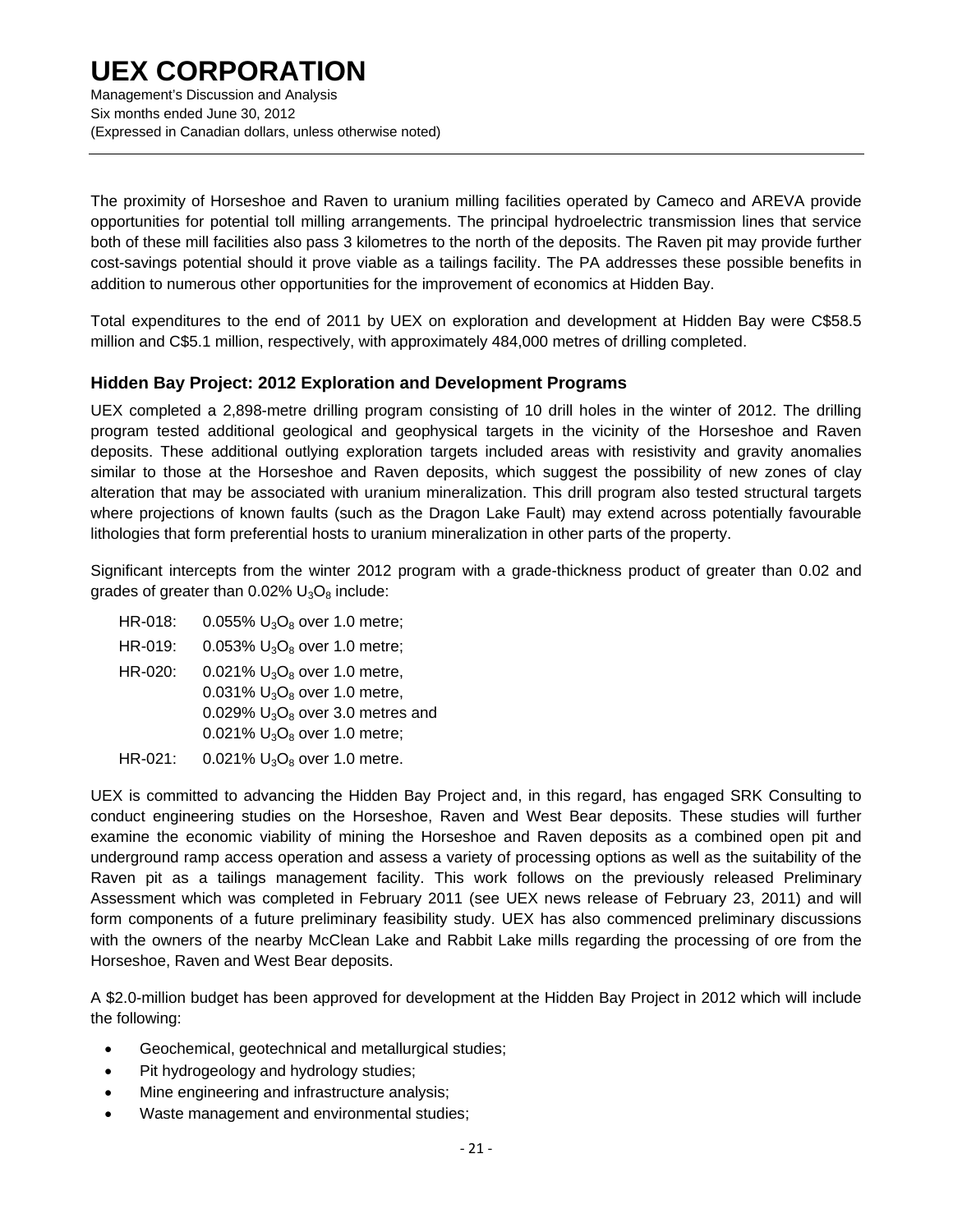- Continued evaluation of the suitability of the proposed Raven open pit as a tailings management facility;
- Resource review and economic analysis.

At June 30, 2012, UEX had expended \$0.3 million of its \$2.0-million development budget. At August 7, 2012, approximately \$0.5 million of the budget has been expended on development.

UEX approved a \$1.5-million budget for a drilling program that was planned for the summer of 2012. In response to current capital market uncertainty, UEX has temporarily postponed this brownfields exploration program with the intent of preserving its strong cash position.

Total expenditures to June 30, 2012 by UEX on exploration and development at Hidden Bay were C\$59.5 million and C\$5.4 million, respectively, with approximately 487,000 metres of drilling completed.

### **Hidden Bay Projects: 2011 Summer-Fall Exploration Results**

During the summer-fall of 2011, UEX completed 63 diamond drill holes totaling 16,457 metres consisting mainly of definition and step-out drilling in the Raven Deposit and several infill drill holes at the Horseshoe Deposit. The drilling was designed primarily to test the continuity and potential for expansion of higher grade portions of the Raven Deposit, and also serve to provide geotechnical information for application to the ongoing economic analysis of the deposits. Results, which were received during the first quarter of 2012, validated the continuity of mineralization in the deposits, and expanded portions of the higher grade parts of the Raven Deposit.

#### *Raven Drilling Results*

Fifty-seven holes totaling 14,750 metres were drilled at Raven to:

- 1) test for additional continuity of higher grade areas of mineralization (>0.1%  $U_3O_8$ ) that could provide higher grade underground mining targets; and
- 2) drill step-out holes to test continuity of mineralization into new areas, principally in eastern parts of the Raven Deposit.

Significant results with a grade thickness greater than 1.5 and grades greater than  $0.1\%$  U<sub>3</sub>O<sub>8</sub> are as follows:

| RU-243        | 0.274% $U_3O_8$ over 17.5 metres (section 5780E);                         |
|---------------|---------------------------------------------------------------------------|
| RU-246        | 0.445% $U_3O_8$ over 20.5 metres (section 5725E);                         |
| <b>RU-248</b> | 0.414% $U_3O_8$ over 17.6 metres (section 5755E);                         |
| <b>RU-252</b> | 1.492% $U_3O_8$ over 3.0 metres (section 5665E);                          |
| <b>RU-254</b> | 0.119% $U_3O_8$ over 18.5 metres and                                      |
|               | 0.125% $U_3O_8$ over 21.0 meters (section 5476E);                         |
| RU-256        | $0.340\%$ U <sub>3</sub> O <sub>8</sub> over 5.2 metres (section 5445E);  |
| RU-260        | $0.230\%$ U <sub>3</sub> O <sub>8</sub> over 11.0 metres (section 5025E); |
| <b>RU-262</b> | $0.128\%$ U <sub>3</sub> O <sub>8</sub> over 15.0 metres (section 5423E); |
| <b>RU-276</b> | $0.226\%$ U <sub>3</sub> O <sub>8</sub> over 13.5 metres (section 5290E); |
| RU-279        | 0.206% $U_3O_8$ over 24.0 metres (section 5335E);                         |
| RU-281        | 1.538% $U_3O_8$ over 1.5 metres (section 5347E).                          |
|               |                                                                           |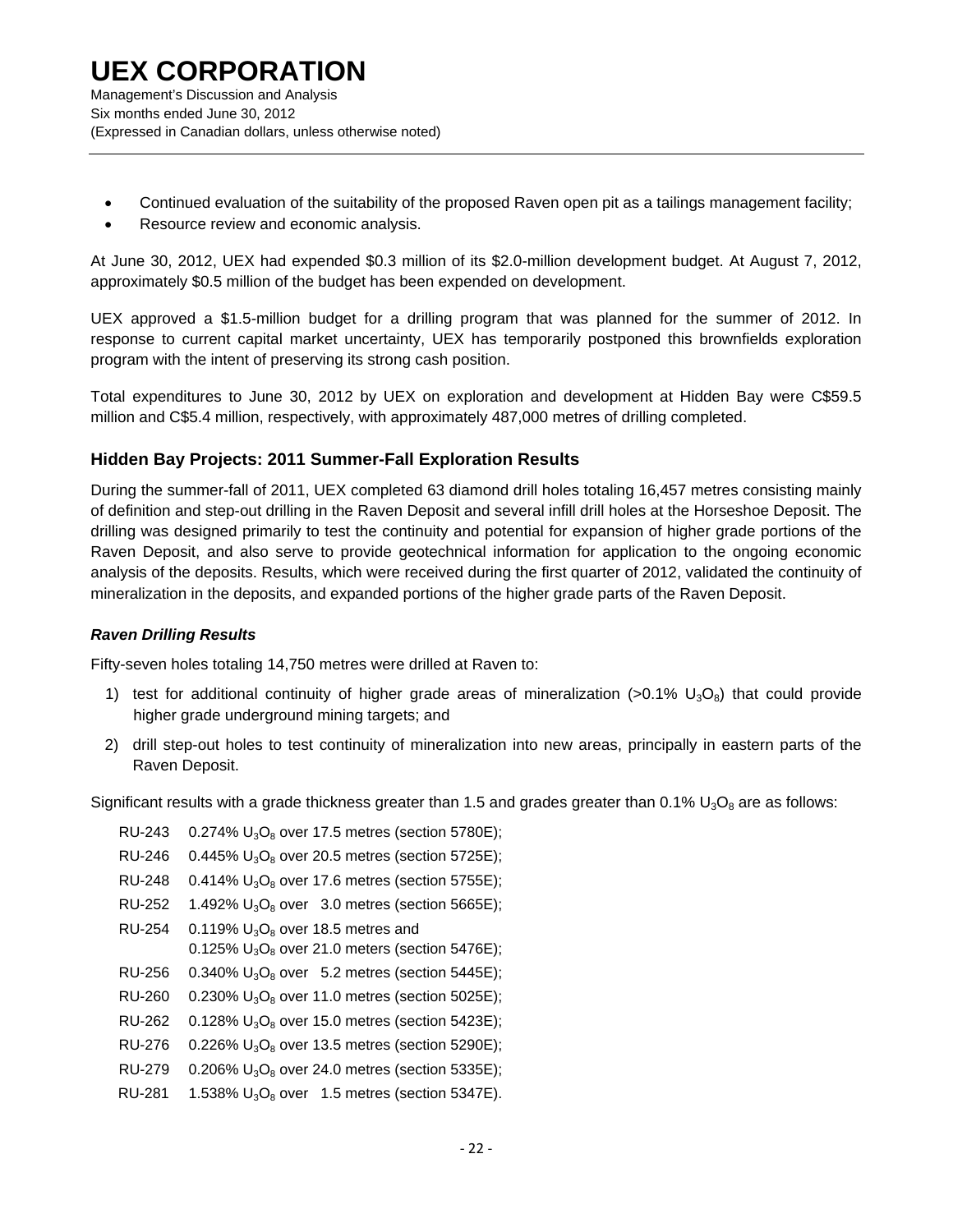Management's Discussion and Analysis Six months ended June 30, 2012 (Expressed in Canadian dollars, unless otherwise noted)

True thickness of these intercepts has not yet been determined. Drill holes RU-243 and RU-248 will allow for the extension of the Raven Deposit for at least 30 metres eastward from its previously modeled outline. These results are higher grade than previous drilling intercepts in that area.

The results of this program are being incorporated into the Raven wireframe model, with the objective of providing additional information that will form part of a future preliminary feasibility study for the Horseshoe and Raven deposits.

In addition to drill holes which intersected the Raven Deposit, further drill holes were completed to the east of and surrounding the deposit to explore for new mineralized areas within or close to potential future mining infrastructure. No significant uranium mineralization was intersected in these drill holes. These drill holes did, however, provide geotechnical information related to open pit and underground mining design, including possible ramp access for underground development.

### *Horseshoe Drilling Results*

Six drill holes totaling 1,707 metres were completed at, or adjacent to, Horseshoe to provide further information about the continuity and extent of mineralization within and adjacent to the Horseshoe Deposit, and to supply additional geotechnical data in the deposit area. Significant results with a grade thickness greater than 1.5 and grades greater than  $0.09\%$  U<sub>3</sub>O<sub>8</sub> are as follows:

HU-368  $0.177\% U_3O_8$  over 12.0 metres (section 4307N); HU-370 0.098%  $U_3O_8$  over 32.0 metres (section 4561N); HU-371 0.495%  $U_3O_8$  over 11.0 metres, including  $3.295\%$  U<sub>3</sub>O<sub>8</sub> over 1.0 metre (section 4695N).

These results confirm continuity of mineralization in the Horseshoe A and B zones and, based on known morphology of these zones, are at or close to true thickness. Additional step-out holes in the Horseshoe area did not intercept any significant mineralization but, since they were drilled outside of the known resources, have no impact on the current resource model.

### **Other Athabasca Projects: 2012**

In the six-month period ended June 30, 2012, no significant exploration work was performed on the Black Lake, Riou Lake and Northern Athabasca projects; however, some drill targets were identified from recent compilation work. UEX is deferring the planning for future exploration programs on these properties in the near-term, until uranium market conditions improve. Four claims within the Northern Athabasca Projects lapsed on February 5, 2012; however, these claims had been written off in 2010 due to a lack of planned exploration activity at that time.

### **Qualified Person**

The disclosure of technical information regarding UEX's properties in this MD&A has been reviewed and approved by R. Sierd Eriks, P.Geo., UEX's Vice-President of Exploration, who is a Qualified Person as defined by *National Instrument 43-101 – Standards of Disclosure for Mineral Projects* and is non-independent of UEX.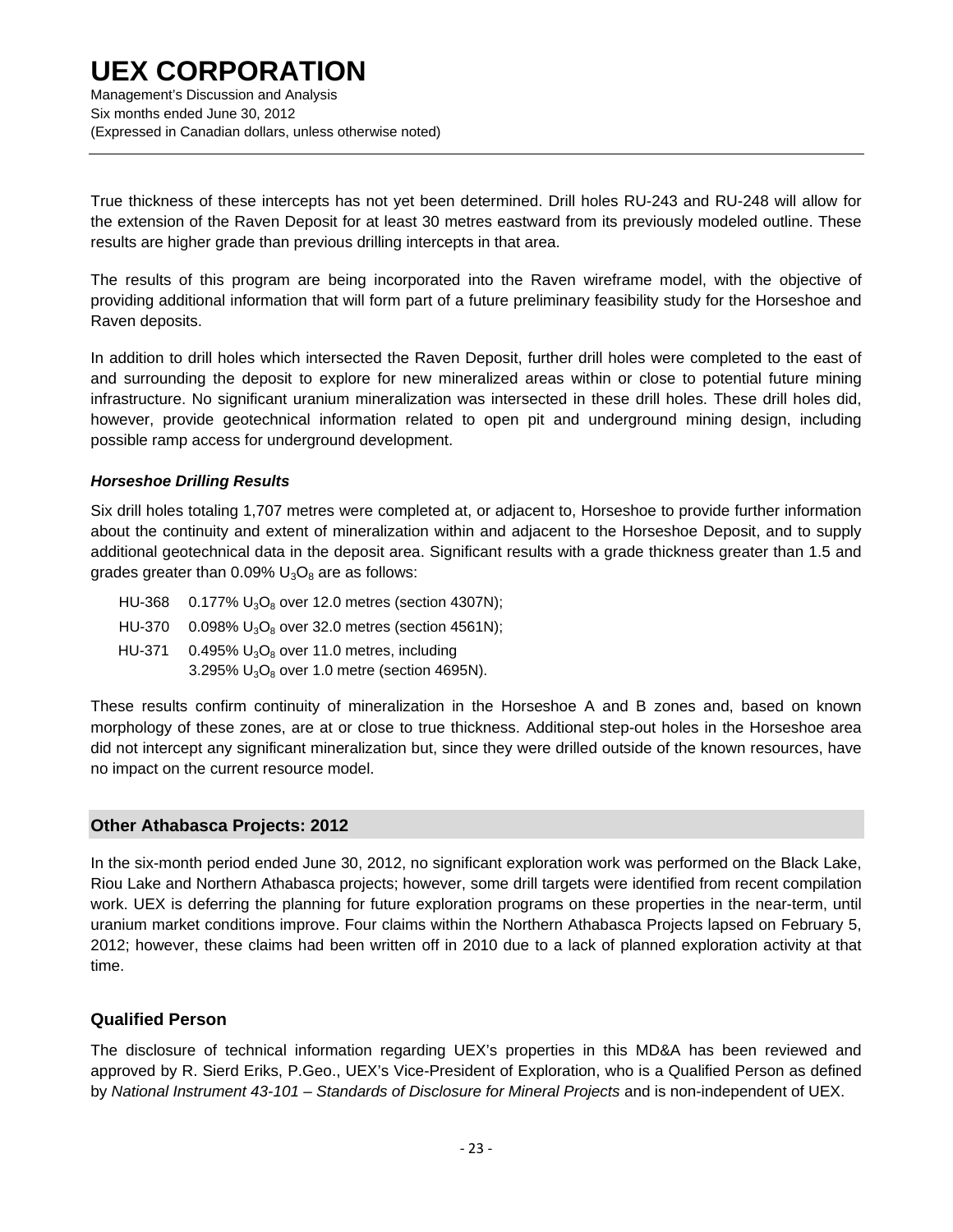Management's Discussion and Analysis Six months ended June 30, 2012 (Expressed in Canadian dollars, unless otherwise noted)

### **Equivalent Uranium Grades**

Some of the uranium grades reported for Shea Creek in our MD&A are calculated from gamma probe logging. The probe results are reported as uranium equivalent ( $eU_3O_8$ ). Equivalent grade results are obtained using a DHT27-STD gamma probe which collects continuous readings along the length of the drill hole. Probe results are calibrated using an algorithm calculated from the comparison of probe results against geochemical analyses in previous drill holes in the Shea Creek area. The reader is referred to UEX's news release of March 24, 2009 for further discussion of probe calibration and comparative treatment of geochemical and probe data.

### **Risks and Uncertainties**

An investment in UEX common shares is considered speculative due to the nature of UEX's business and the present stage of its development. A prospective investor should carefully consider the risk factors set out below.

### *It is not possible to determine if the exploration programs of UEX will result in profitable commercial mining operations*

The successful exploration and development of mineral properties is speculative. Such activities are subject to a number of uncertainties, which even a combination of careful evaluation, experience and knowledge may not eliminate. Most exploration projects do not result in the discovery of commercially mineable deposits. There is no certainty that the expenditures made or to be made by UEX in the exploration and development of its mineral properties or properties in which it has an interest will result in the discovery of uranium or other mineralized materials in commercial quantities. While discovery of a uranium deposit may result in substantial rewards, few properties that are explored are ultimately developed into producing mines. Major expenses may be required to establish reserves by drilling and to construct mining and processing facilities at a site. There is no assurance that the current exploration programs of UEX will result in profitable commercial uranium mining operations. UEX may abandon an exploration project because of poor results or because UEX feels that it cannot economically mine the mineralization.

### *Joint ventures*

UEX participates in certain of its projects through joint ventures with third parties (such as the Western Athabasca and Black Lake projects). UEX has other joint ventures and may enter into more in the future. There are risks associated with joint ventures, including:

- disagreement with a joint-venture partner about how to develop, operate or finance a project;
- a joint-venture partner not complying with a joint-venture agreement;
- possible litigation between joint-venture partners about joint-venture matters; and
- limited control over decisions related to a joint venture in which UEX does not have a controlling interest.

In particular, UEX is in the process of negotiating joint-venture agreements with AREVA on the Western Athabasca Projects and there is no assurance that the parties will be able to conclude a mutually satisfactory agreement.

#### *Reliance on other companies as operators*

Where another company is the operator and majority owner of a property in which UEX has an interest, UEX is and will be, to a certain extent, dependent on that company for the nature and timing of activities related to those properties and may be unable to direct or control such activities.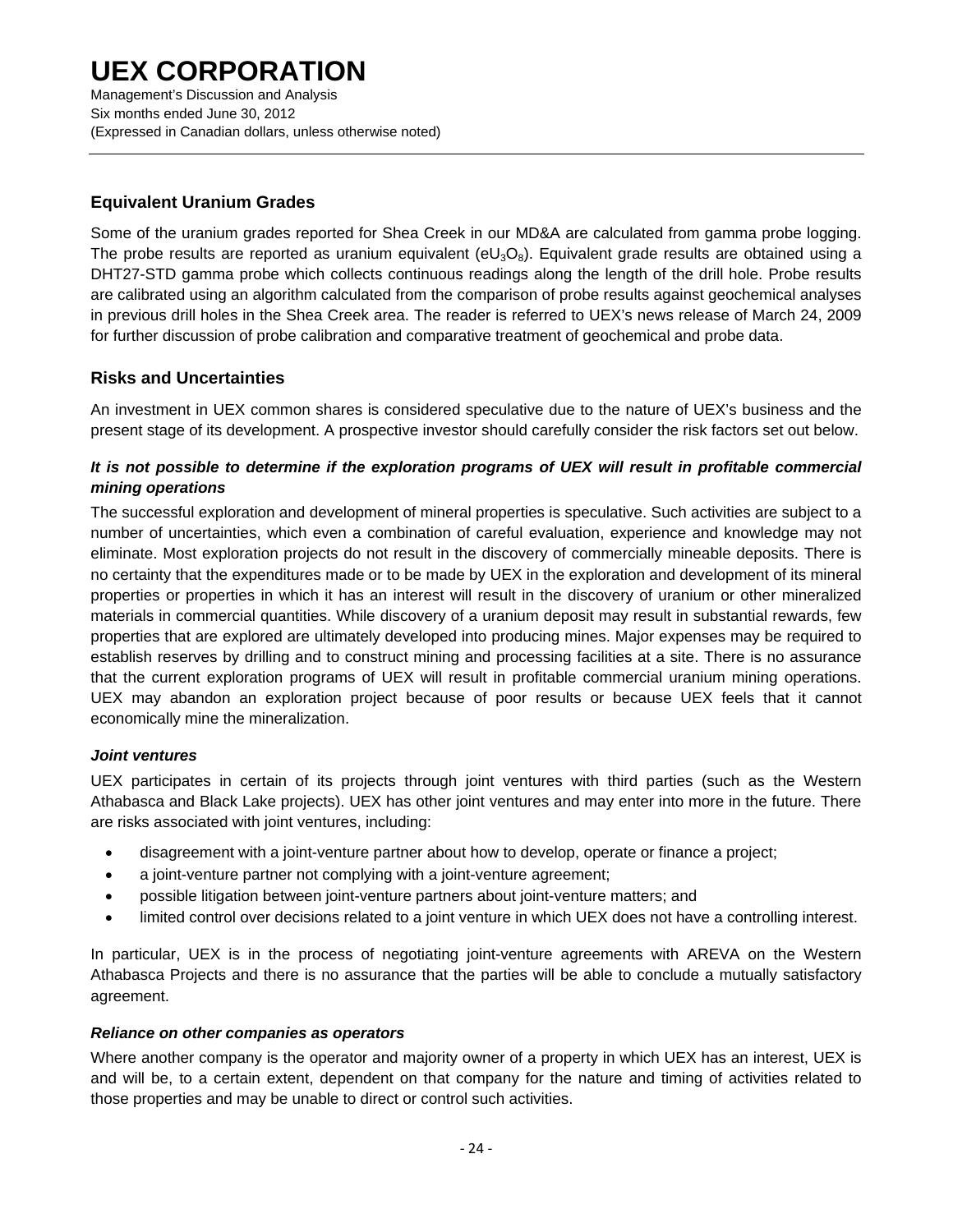Management's Discussion and Analysis Six months ended June 30, 2012 (Expressed in Canadian dollars, unless otherwise noted)

### *Uranium price fluctuations could adversely affect UEX*

The market price of uranium is the most significant market risk for companies exploring for and producing uranium. The marketability of uranium is subject to numerous factors beyond the control of UEX. The price of uranium has recently experienced and may continue to experience volatile and significant price movements over short periods of time. Factors impacting price include demand for nuclear power, political and economic conditions in uranium producing and consuming countries, natural disasters such as those that struck Japan in March, 2011, reprocessing of spent fuel and the re-enrichment of depleted uranium tails or waste, sales of excess civilian and military inventories (including from the dismantling of nuclear weapons) by governments and industry participants and production levels and costs of production in countries such as Kazakhstan, Russia, Africa and Australia.

### *Reliance on the economics of the Preliminary Assessment Technical Report*

The market price of  $U_3O_8$  has decreased since the date of the PA. The uranium industry has been adversely affected by the natural disasters that struck Japan on March 11, 2011 and the resulting damage to the Fukushima nuclear facility. These events resulted in many countries, which presently rely on nuclear power for a portion of their electrical generation, stating that they will review their commitment to this source of clean energy. These reviews resulted in downward pressure on the price of uranium and may have a significant effect on the country-by-country demand for uranium. The current long-term  $U_3O_8$  market price, as reported by Ux Consulting on July 30, 2012, is approximately \$61.50 (US) /lb. Given that the PA presented three economic scenarios using prices ranging from \$60 (US) to \$80 (US) /lb of  $U_3O_8$ , the economic analysis which uses  $U_3O_8$ prices higher than the prevailing market price may no longer be accurate and readers of the PA are therefore cautioned when reading or relying on the PA.

#### *Competition for properties could adversely affect UEX*

The international uranium industry is highly competitive and significant competition exists for the limited supply of mineral lands available for acquisition. Many participants in the mining business include large, established companies with long operating histories. UEX may be at a disadvantage in acquiring new properties as many mining companies have greater financial resources and more technical staff. Accordingly, there can be no assurance that UEX will be able to compete successfully to acquire new properties or that any such acquired assets would yield reserves or result in commercial mining operations.

#### *Resource estimates are based on interpretation and assumptions*

Mineral resource estimates presented in this document and in UEX's filings with securities regulatory authorities, news releases and other public statements that may be made from time to time are based upon estimates. These estimates are imprecise and depend upon geological interpretation and statistical inferences drawn from drilling and sampling analysis, which may prove to be unreliable. There can be no assurance that these estimates will be accurate or that this mineralization could be extracted or processed profitably.

Mineral resource estimates for UEX's properties may require adjustments or downward revisions based upon further exploration or development work, actual production experience, or future changes in uranium price. In addition, the grade of mineralization ultimately mined, if any, may differ from that indicated by drilling results. There can be no assurance that minerals recovered in small-scale tests will be duplicated in large-scale tests under on-site conditions or in production scale.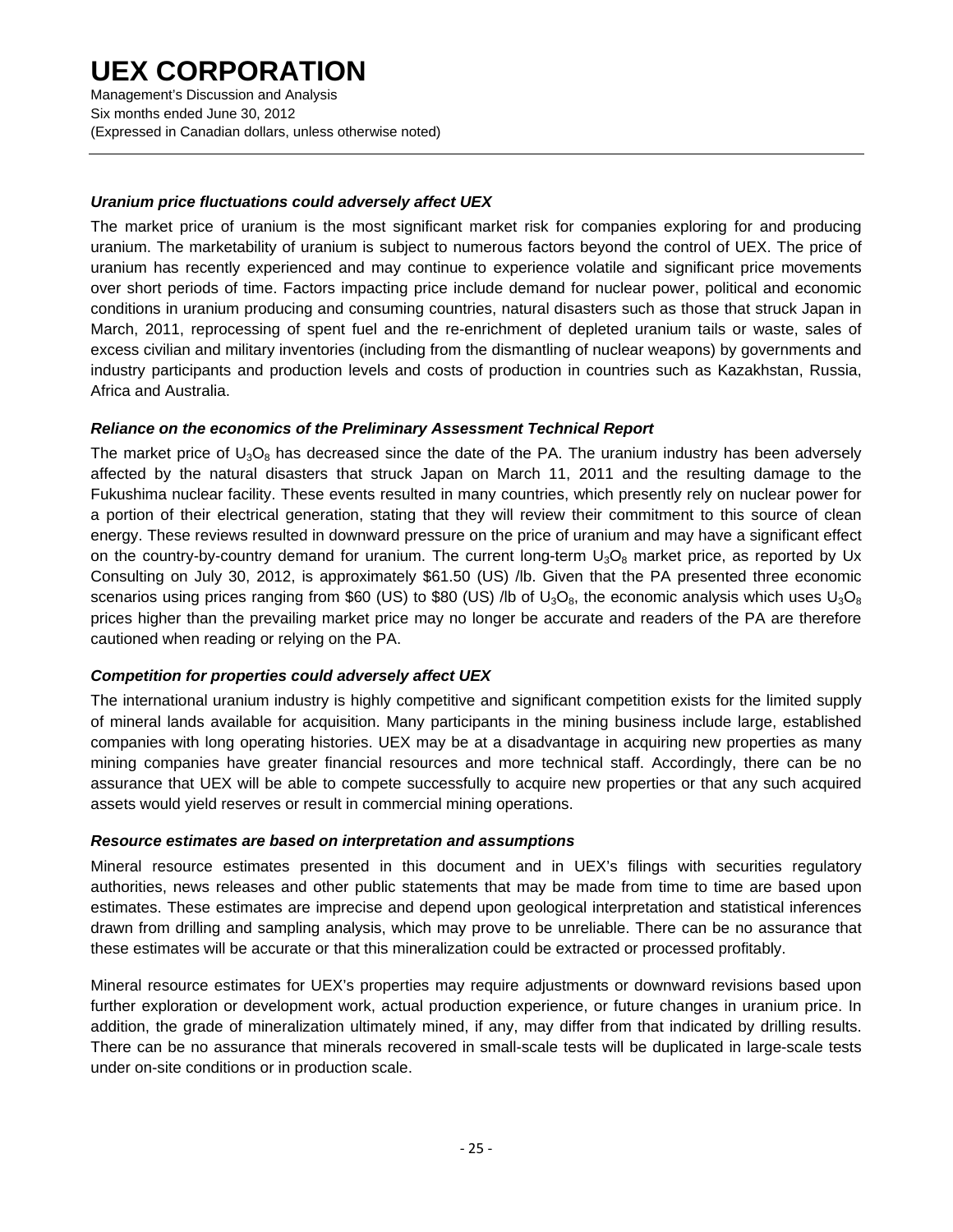Management's Discussion and Analysis Six months ended June 30, 2012 (Expressed in Canadian dollars, unless otherwise noted)

### *Failure to obtain additional financing on a timely basis could cause UEX to reduce its interest in its properties*

The Company currently has sufficient financial resources to carry out its anticipated short-term planned exploration and development on all of its projects and to fund its short-term general administrative costs; however, there are no revenues from operations and no assurances that sufficient funding will be available to conduct further exploration and development of its projects or to fund exploration expenditures under the terms of any joint-venture or option agreements after that time. If the Company's exploration and development programs are successful, additional funds will be required for development of one or more projects. Failure to obtain additional funding could result in the delay or indefinite postponement of further exploration and development or the possible loss of the Company's properties. It is intended that such funding will be obtained primarily from future equity issues. If additional funds are raised from the issuance of equity or equity-linked securities, the percentage ownership of the current shareholders of UEX will be reduced, and the newly issued securities may have rights, preferences or privileges senior to or equal to those of the existing holders of UEX's common shares. The ability of UEX to raise the additional capital and the cost of such capital will depend upon market conditions from time to time. There can be no assurances that such funds will be available at reasonable cost or at all.

#### *Competition from other energy sources and public acceptance of nuclear energy*

Nuclear energy competes with other sources of energy, including oil, natural gas, coal and hydro-electricity. These other energy sources are to some extent interchangeable with nuclear energy, particularly over the longer term. Lower prices of oil, natural gas, coal and hydro-electricity may result in lower demand for uranium concentrate and uranium conversion services. Furthermore, the growth of the uranium and nuclear power industry beyond its current level will depend upon continued and increased acceptance of nuclear technology as a means of generating electricity. Because of unique political, technological and environmental factors that affect the nuclear industry, the industry is subject to public opinion risks which could have an adverse impact on the demand for nuclear power and increase the regulation of the nuclear power industry.

#### *Dependence on key management employees*

UEX's development to date has depended, and in the future will continue to depend, on the efforts of key management employees. UEX will need additional financial, administrative, technical and operations staff to fill key positions as the business grows. If UEX cannot attract and train qualified people, the Company's growth could be restricted.

#### *Compliance with and changes to current environmental and other regulatory laws, regulations and permits governing operations and activities of uranium exploration companies, or more stringent interpretation, implementation, application or enforcement thereof, could have a material adverse impact on UEX*

Mining and refining operations and exploration activities, particularly uranium mining, refining and conversion in Canada, are subject to extensive regulation by provincial, municipal and federal governments. Such regulations relate to production, development, exploration, exports, taxes and royalties, labour standards, occupational health, waste disposal, protection and remediation of the environment, mines decommissioning and reclamation, mine safety, toxic substances and other matters. Compliance with such laws and regulations has increased the costs of exploring, drilling, developing and constructing. It is possible that, in the future, the costs, delays and other effects associated with such laws and regulations may impact UEX's decision to proceed with exploration or development or that such laws or regulations may result in UEX incurring significant costs to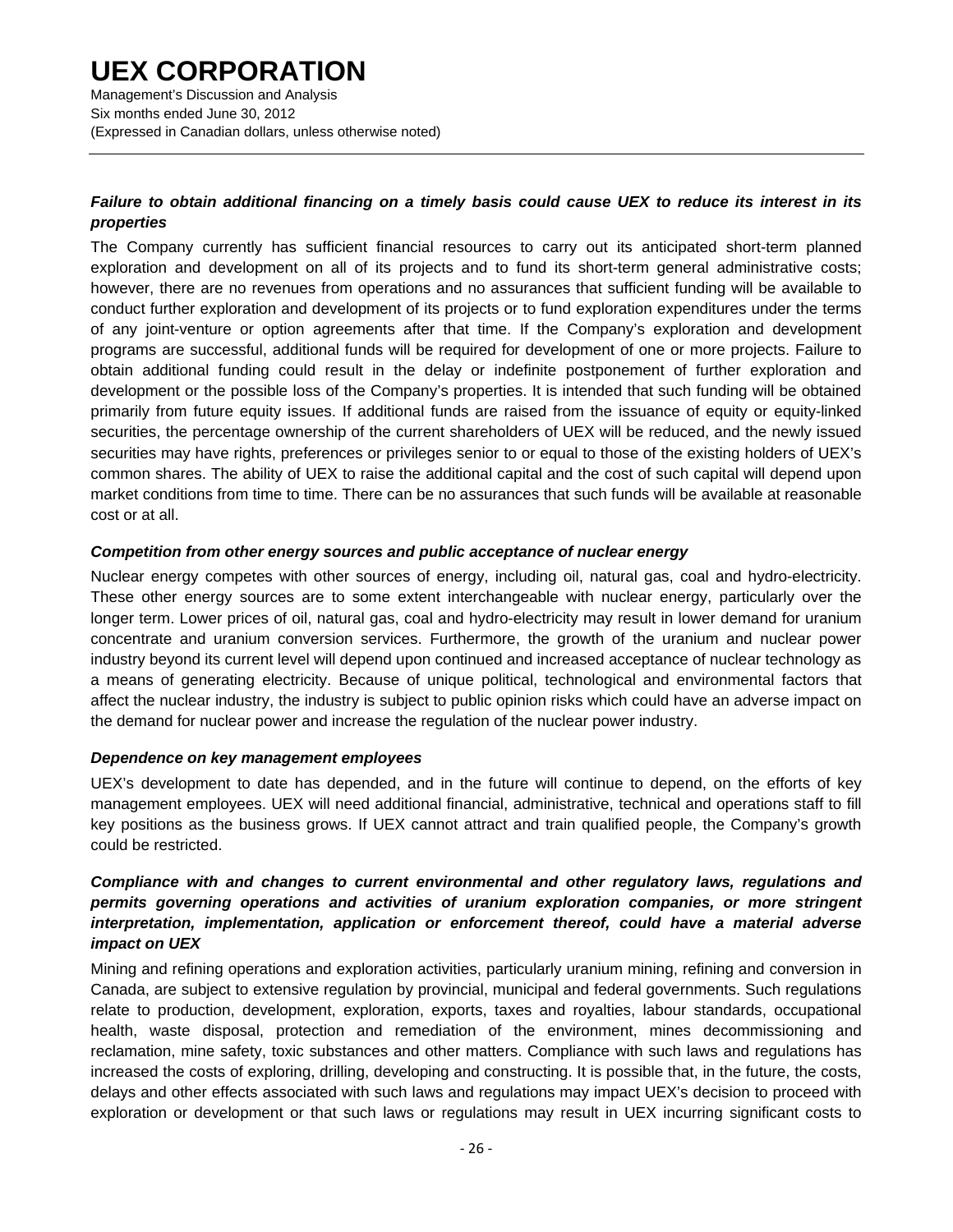Management's Discussion and Analysis Six months ended June 30, 2012 (Expressed in Canadian dollars, unless otherwise noted)

remediate or decommission properties which do not comply with applicable environmental standards at such time. UEX believes it is in substantial compliance with all material laws and regulations that currently apply to its operations. However, there can be no assurance that all permits which UEX may require for the conduct of uranium exploration operations will be obtainable or can be maintained on reasonable terms or that such laws and regulations would not have an adverse effect on any uranium exploration project which UEX might undertake. World-wide demand for uranium is directly tied to the demand for electricity produced by the nuclear power industry, which is also subject to extensive government regulation and policies.

Failure to comply with applicable laws, regulations and permitting requirements may result in enforcement actions. These actions may result in orders issued by regulatory or judicial authorities causing operations to cease or be curtailed, and may include corrective measures requiring capital expenditures, installation of additional equipment or remedial actions. Companies engaged in uranium exploration operations may be required to compensate others who suffer loss or damage by reason of such activities and may have civil or criminal fines or penalties imposed for violations of applicable laws or regulations.

#### *Conflicts of interest*

Some of the directors of UEX are also directors of other companies that are similarly engaged in the business of acquiring, exploring and developing natural resource properties. Such associations may give rise to conflicts of interest from time to time. In particular, one of those consequences may be that corporate opportunities presented to a director of UEX may be offered to another company or companies with which the director is associated, and may not be presented or made available to UEX. The directors of UEX are required by law to act honestly and in good faith with a view to the best interests of UEX, to disclose any interest which they may have in any project or opportunity of UEX, and to abstain from voting on such matter. Conflicts of interest that arise will be subject to and governed by procedures prescribed in the Company's by-laws and Code of Ethics and by the *Canada Business Corporations Act*.

#### *Internal controls*

Internal controls over financial reporting are procedures designed to provide reasonable assurance that transactions are properly authorized, assets are safeguarded against unauthorized or improper use, and transactions are properly recorded and reported. A control system, no matter how well designed and operated, can provide only reasonable, not absolute, assurance with respect to the reliability of financial reporting and financial statement preparation.

#### *Market price of shares*

Securities of mining companies have experienced substantial volatility in the past often based on factors unrelated to the financial performance or prospects of the companies involved. These factors include macroeconomic conditions in North America and globally, and market perceptions of the attractiveness of particular industries. The price of UEX's securities is also likely to be significantly affected by short-term changes in uranium or other commodity prices, other mineral prices, currency exchange fluctuation, or in its financial condition or results of operations as reflected in its periodic reports. Other factors unrelated to the performance of UEX that may have an effect on the price of the securities of UEX include the following: the extent of analytical coverage available to investors concerning the business of UEX may be limited if investment banks with research capabilities do not follow UEX's securities; lessening in trading volume and general market interest in UEX's securities may affect an investor's ability to trade significant numbers of securities of UEX; and the size of UEX's public float and its inclusion in market indices may limit the ability of some institutions to invest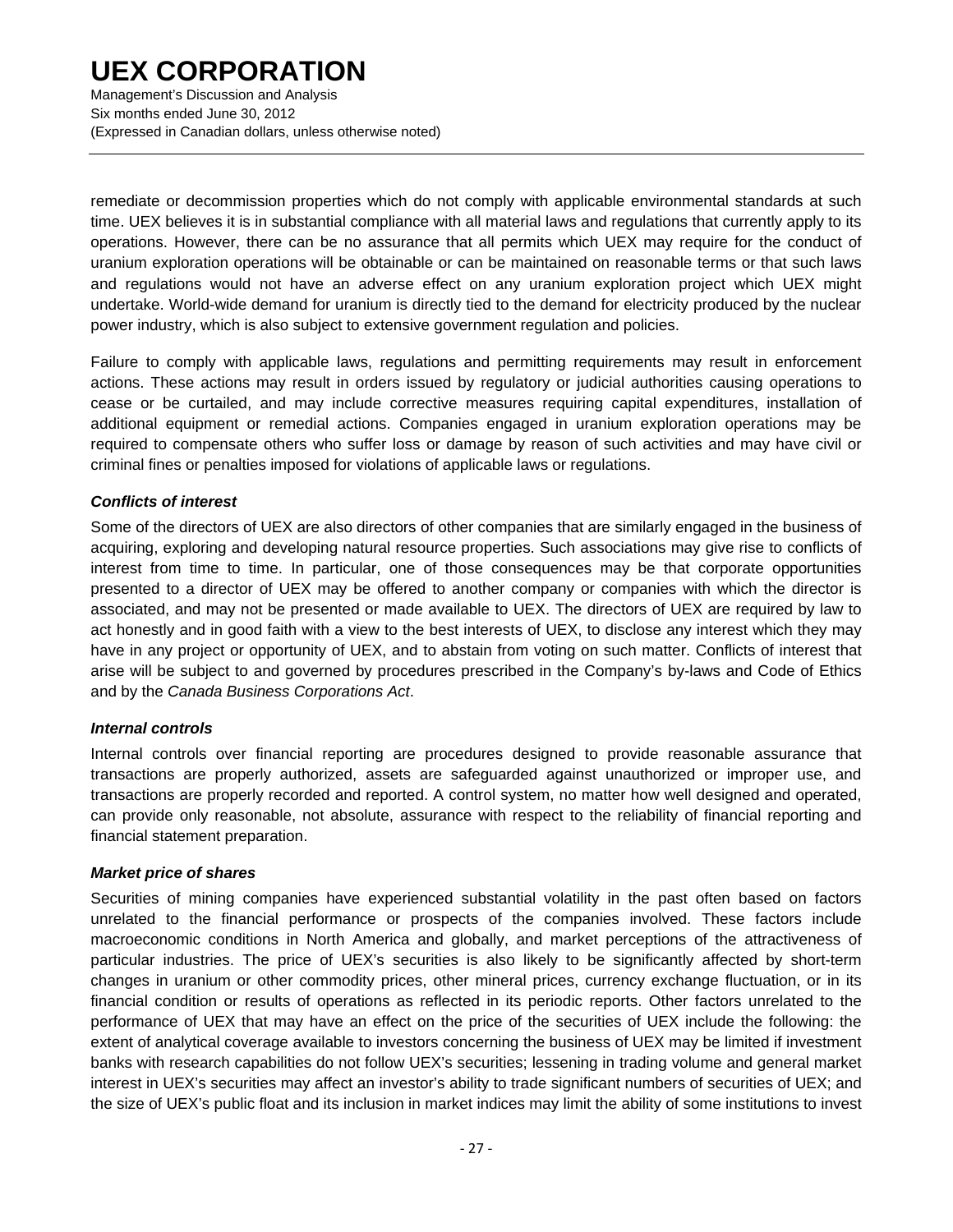Management's Discussion and Analysis Six months ended June 30, 2012 (Expressed in Canadian dollars, unless otherwise noted)

in UEX's securities. If an active market for the securities of UEX does not continue, the liquidity of an investor's investment may be limited and the price of the securities of the Corporation may decline. If an active market does not exist, investors may lose their entire investment in the Company. As a result of any of these factors, the market price of the securities of UEX at any given point in time may not accurately reflect the long-term value of UEX. Securities class-action litigation has been brought against companies following periods of volatility in the market price of their securities. UEX may in the future be the target of similar litigation. Securities litigation could result in substantial costs and damages and divert management's attention and resources.

### *The potential costs which could be associated with any liabilities not covered by insurance or in excess of insurance coverage may cause substantial delays and require significant capital outlays, adversely affecting UEX's financial position*

The nature of the risks UEX faces in the conduct of its operations are such that liabilities could exceed policy limits in any insurance policy or could be excluded from coverage under an insurance policy. The potential costs that could be associated with any liabilities not covered by insurance or in excess of insurance coverage or compliance with applicable laws and regulations may cause substantial delays and require significant capital outlays, adversely affecting UEX's financial position.

### **Disclosure Controls and Procedures**

The Company has established disclosure controls and procedures to ensure that information disclosed in this MD&A and the related unaudited interim condensed financial statements was properly recorded, processed, summarized and reported to the Company's Board and Audit Committee. The Company's certifying officers conducted or caused to be conducted under their supervision an evaluation of the disclosure controls and procedures as required under applicable Canadian securities laws as at June 30, 2012. Based on the evaluation, the Company's certifying officers concluded that the disclosure controls and procedures were effective to provide a reasonable level of assurance that information required to be disclosed by the Company in its annual filings and other reports that it files or submits under applicable Canadian securities laws is recorded, processed, summarized and reported within the time period specified and that such information is accumulated and communicated to the Company's management, including the certifying officers, as appropriate to allow for timely decisions regarding required disclosure.

It should be noted that while the Company's certifying officers believe that the Company's disclosure controls and procedures provide a reasonable level of assurance and that they are effective, they do not expect that the disclosure controls and procedures will prevent all errors and fraud. A control system, no matter how well conceived or operated, can provide only reasonable, not absolute, assurance that the objectives of the control system are met.

### **Internal Controls over Financial Reporting**

The Company's certifying officers acknowledge that they are responsible for designing internal controls over financial reporting, or causing them to be designed under their supervision in order to provide reasonable assurance regarding the reliability of financial reporting and the preparation of financial statements for external purposes in accordance with IFRS.

There were no changes in these controls during the most recent interim period ending June 30, 2012 that had materially affected, or are reasonably likely to materially affect, such controls.